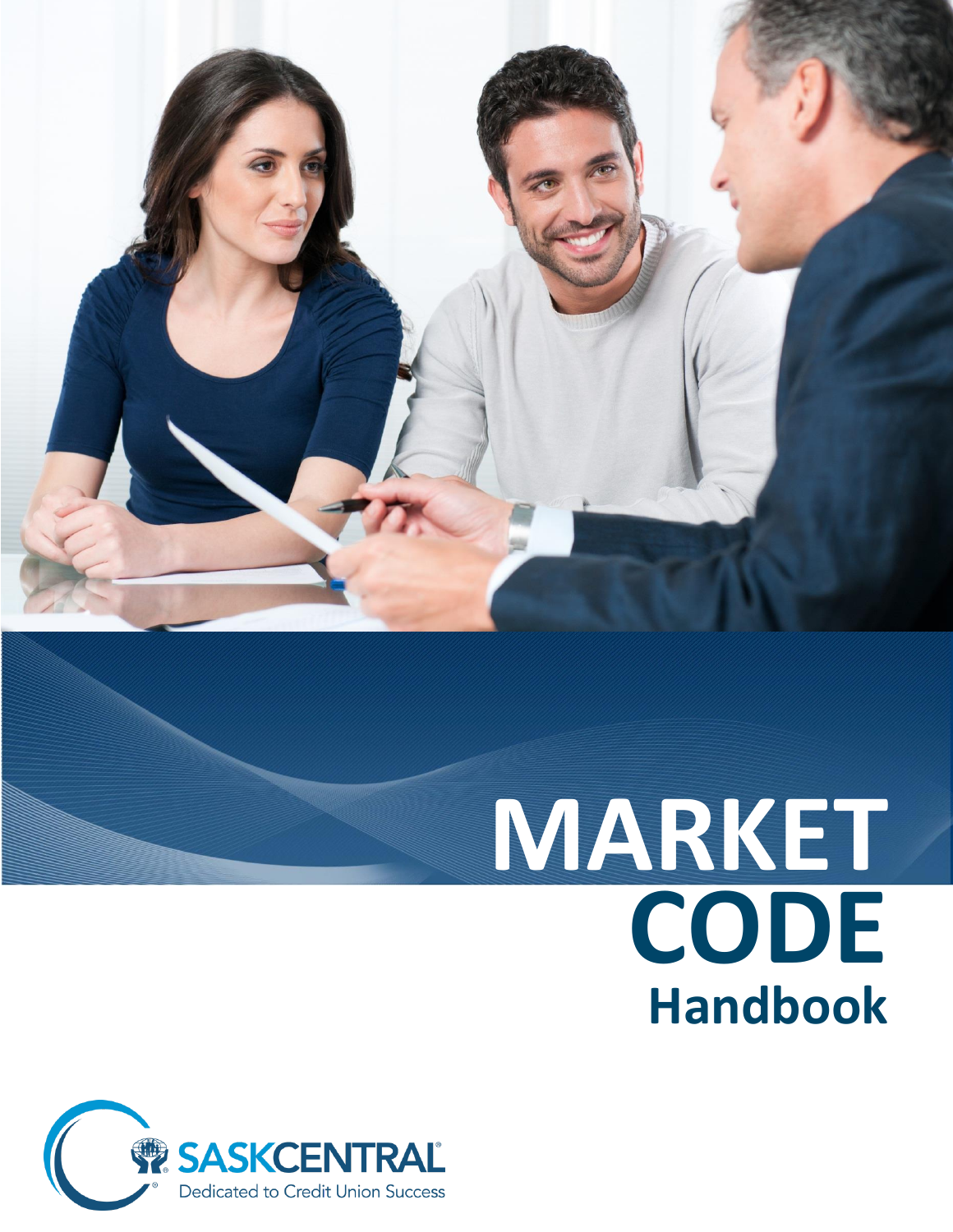# **Table of Contents**

| Notice of Changes to Terms and Conditions of the Financial Service Agreement  9 |  |
|---------------------------------------------------------------------------------|--|
|                                                                                 |  |
|                                                                                 |  |
|                                                                                 |  |
|                                                                                 |  |
|                                                                                 |  |
|                                                                                 |  |
|                                                                                 |  |
|                                                                                 |  |
|                                                                                 |  |
|                                                                                 |  |
|                                                                                 |  |
|                                                                                 |  |
|                                                                                 |  |
| Conditions under Which You Can Refuse to Open an Account 19                     |  |
|                                                                                 |  |
|                                                                                 |  |
|                                                                                 |  |
|                                                                                 |  |
|                                                                                 |  |
|                                                                                 |  |
|                                                                                 |  |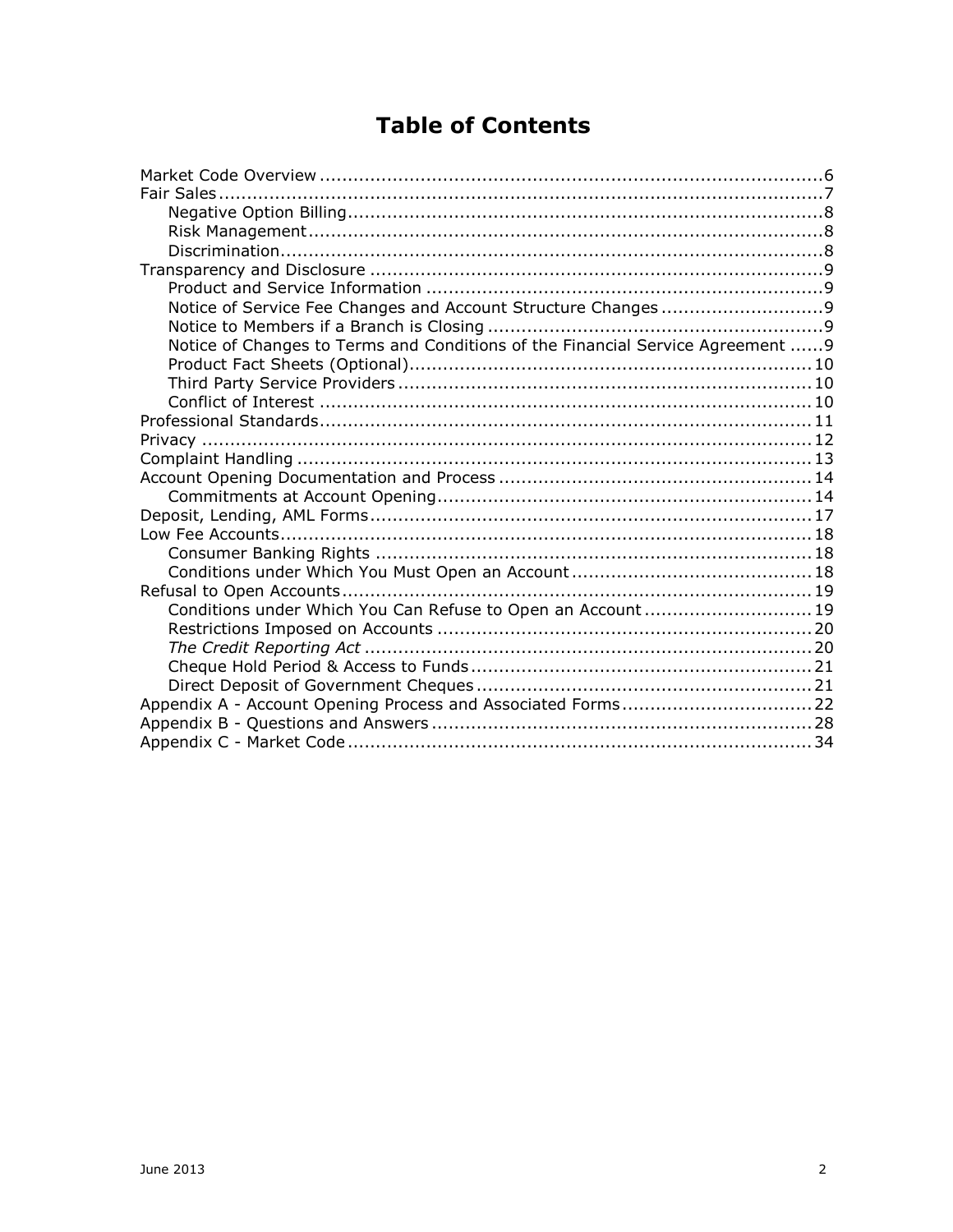# **Market Code is Important to Your Credit Union**

Credit union Market Practices Code (Market Code) was the result of legislation that was written into *The Credit Union Act, 1998* but not proclaimed. It identified a requirement for credit unions to adopt a Market Code and it defined "market practices" as any activity related to soliciting, promoting, advertising, marketing, selling, or distributing a credit union's products and services, either directly or indirectly.

Saskatchewan credit unions and their employees have always committed to delivering a high quality of service to members and customers. The Market Code information that follows builds on this commitment. This Market Code identifies the market practice standards and how the credit union subscribes to those standards. It speaks to the way credit unions and their employees conduct themselves and how they treat their existing and potential members and customers to maintain their trust, while living out their co-operative values.

For further information on market code practices that credit unions can provide to their members by website or as a hand-out, see Appendix C.

# **Market Code is a Requirement for Credit Unions**

Regulatory direction at the provincial level has been consistent with trends in the financial services industry. Nationally, federal financial institutions, including banks, have adopted market practice codes, as an alternative to having it mandated by the Financial Consumer Agency of Canada (FCAC). In 2006 credit unions were given the same choice and were also given the option of either adopting a market code developed by the provincial credit union system or developing their own Market Code. If a credit union wants to adopt its own Market Code, it must be approved by Financial and Consumer Affairs Authority (FCAA).

# **SaskCentral Supporting Credit Unions with Market Code**

SaskCentral initially drafted Market Code in consultation with FCAA, Credit Union Deposit Guarantee Corporation (CUDCG) and a Credit Union Market Practices Committee. The Market Code was approved and released to the Saskatchewan credit union system in 2006. This document represents the first revision and update to the original.

The Market Code addresses five themes that clarify objectives for market practice and consumer protection, some of which are consistent with federal legislative requirements:

- Fair Sales (consistent with ongoing trends of promoting more rigorous ethical standards including information regarding tied selling and pricing);
- Transparency and Disclosure (a focus on account opening requirements such as the Financial Services Agreement, Terms and Conditions and posting of changes to the terms and conditions, notice of service charge changes and branch closures);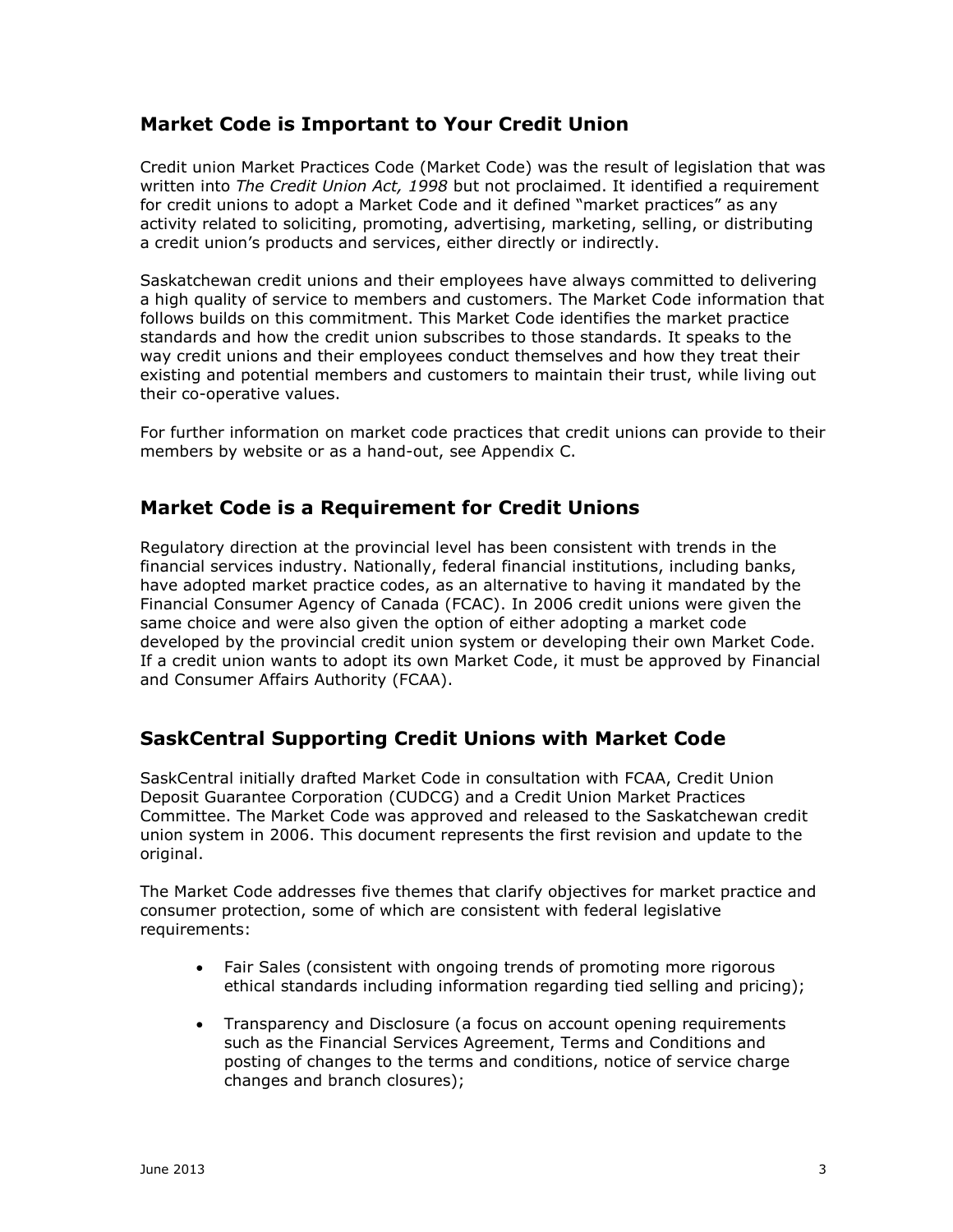- Professional Standards (employee training and licensing/accreditation where applicable);
- Privacy of Personal Information (includes the requirements set out in the Personal Information Protection and Electronic Documents Act (PIPEDA); and
- Complaint Handling.

According to the Standards of Sound Business Practice, credit unions must have policy and procedures with respect to the:

- Development and maintenance of a Market Code that ensures good business practices and fairness through the above objectives; and,
- Implementation and maintenance of an effective process to monitor and ensure adherence to Market Code.

Also included in Market Code is a basic or low fee account. Market Code indicates "Credit unions will take reasonable measures to ensure access to a basic banking account." The features of this account continue to be the same as the basic banking account offered by chartered banks.

## **Why is Market Code Important?**

- Periodic updates of the Market Code provide credit union members with the transparency and disclosure needed to make informed choices and decisions about credit union products and services, as well as showing the commitment of the credit union to consumer protection.
- As credit union services become more intertwined with other industry players, the need for comprehensive consumer protection and transparency becomes greater.
- As full financial service expands and networking relationships with industry partners and affiliates are more common, consumer protection becomes more complex. This is particularly relevant in today's marketplace.
- At times, federal announcements indicate changes to consumer protection requirements. The intent of the changes is to protect and enhance the quality and volume of information available to consumers and to facilitate informed consumer choices. As in the past, while the amendments apply to federally regulated financial institutions, credit unions should be aware of these actions as federal measures are sometimes used as a template for provincial standards.
- A large proportion of credit union members are also bank customers. From a consumer perspective, if the products and services offered by a bank are more transparent compared to a credit union, credit unions may be viewed as being less transparent.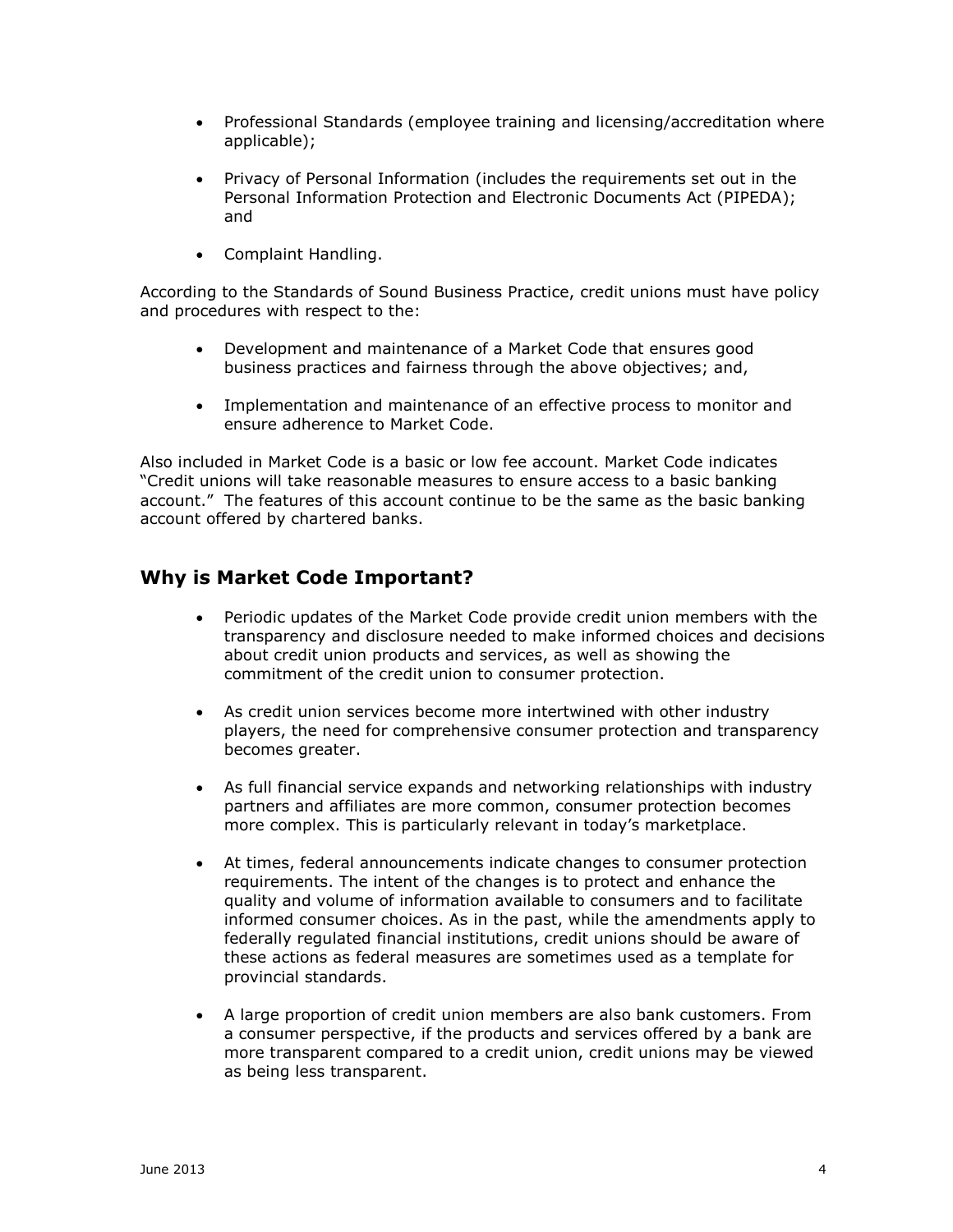# **Accountability for Market Code**

#### **Federal**

The federal government has exclusive jurisdiction over banks and regulates consumer protection aspects of banking, trust and insurance.

The Financial Consumer Agency of Canada (FCAC) is the federal agency that enforces customer-oriented provisions of the federal financial institutions' legislation and has the authority to impose penalties. The FCAC monitors and reports on industry selfregulatory initiatives (including voluntary codes of practice), promotes consumer awareness, and responds to inquiries and complaints. A key role includes initiatives to improve disclosure and transparency.

#### **Provincial**

The Provincial government regulates market conduct and consumer protection for provincially incorporated financial institutions including credit unions.

Consumer protection objectives and requirements exist through a market practices model policy approach. The Financial and Consumer Affairs Authority (FCAA), and the provincial credit union regulator, Credit Union Deposit Guarantee Corporation (CUDGC), require that credit unions must have policies and procedures in place with respect to Market Code, business practices and consumer protection responsibilities.

#### **Monitoring and Enforcement**

CUDGC monitors credit union compliance with Market Code through the Standards of Sound Business Practice. As part of the examination process, the corporation will seek assurance that the credit union has adopted a market practices code, policy and procedures and that appropriate control functions are in place to monitor adherence to these requirements.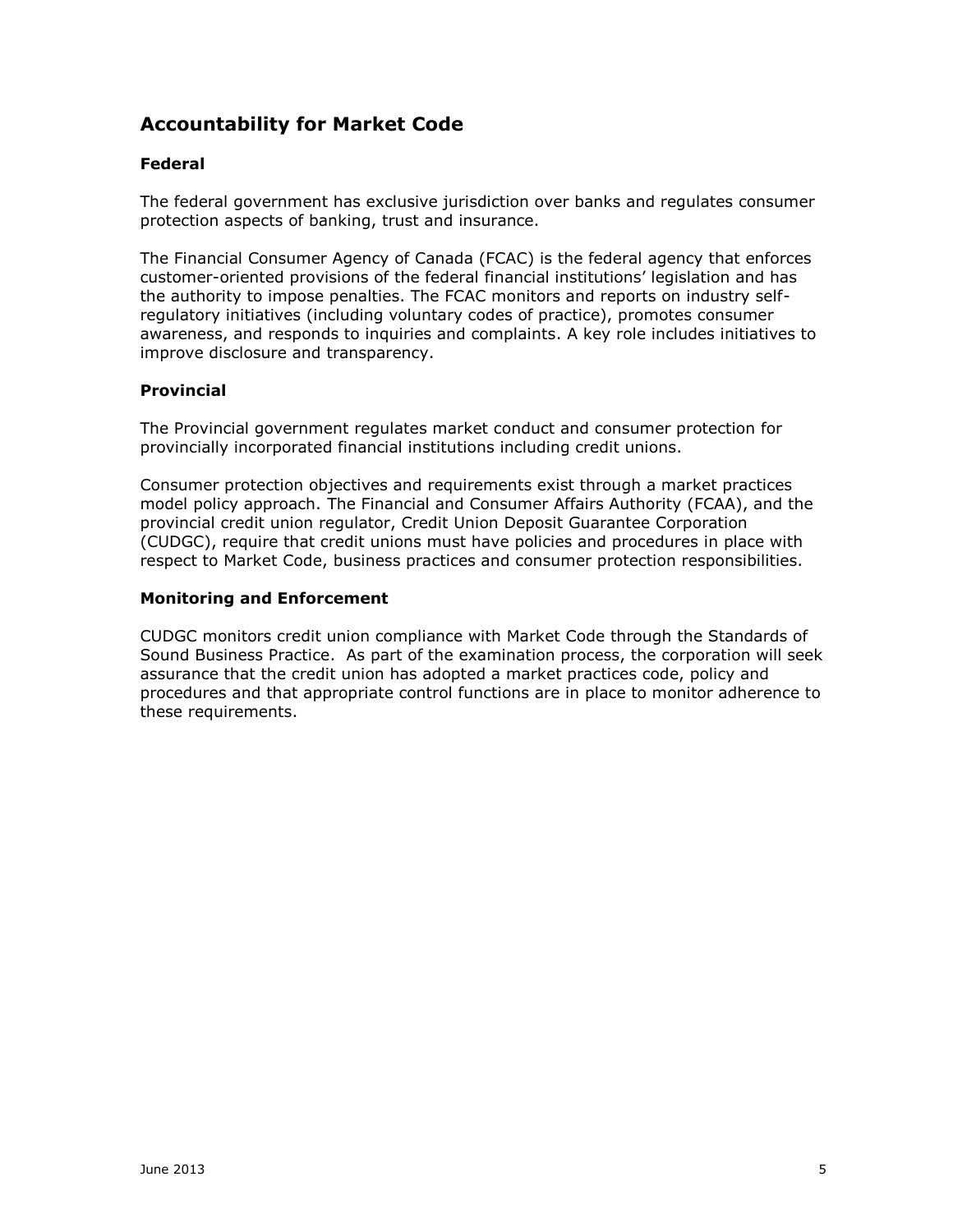# <span id="page-5-0"></span>**Market Code Overview**

For the purpose of this handbook, the word member refers to members, nonmembers and customers who maintain accounts or loans at the credit union.

The information in this handbook is intended to assist credit unions in addressing the market practices and principles of Market Code and includes the following objectives:

- **Fair Sales** information that focuses on the differences between preferential pricing and coercive tied selling, risk management and discrimination;
- **Transparency and Disclosure** information that focuses on account opening and notice requirements;
- **Professional Standards** for Employees (employee licensing, training and accreditation where applicable);
- **Privacy** of Personal Information (PIPEDA);
- **Complaint handling** (Problem Resolution); and
- **Low fee accounts** (basic accounts).

## **Code of Conduct**

The credit union will annually remind employees, officers and directors of the importance of Market Code. The credit union has adopted a Code of Conduct that sets standards for the business and ethical conduct of employees. Annually, employees, officers and directors are required to sign a declaration stating that they have reviewed the credit union's Code of Conduct and commit to uphold the principles in the Market Code.

# **Support Material for Market Code**

All support materials for Market Code, including Model Policies, brochures and accompanying information can be found on the CUniverse > Services > Compliance > Market Code.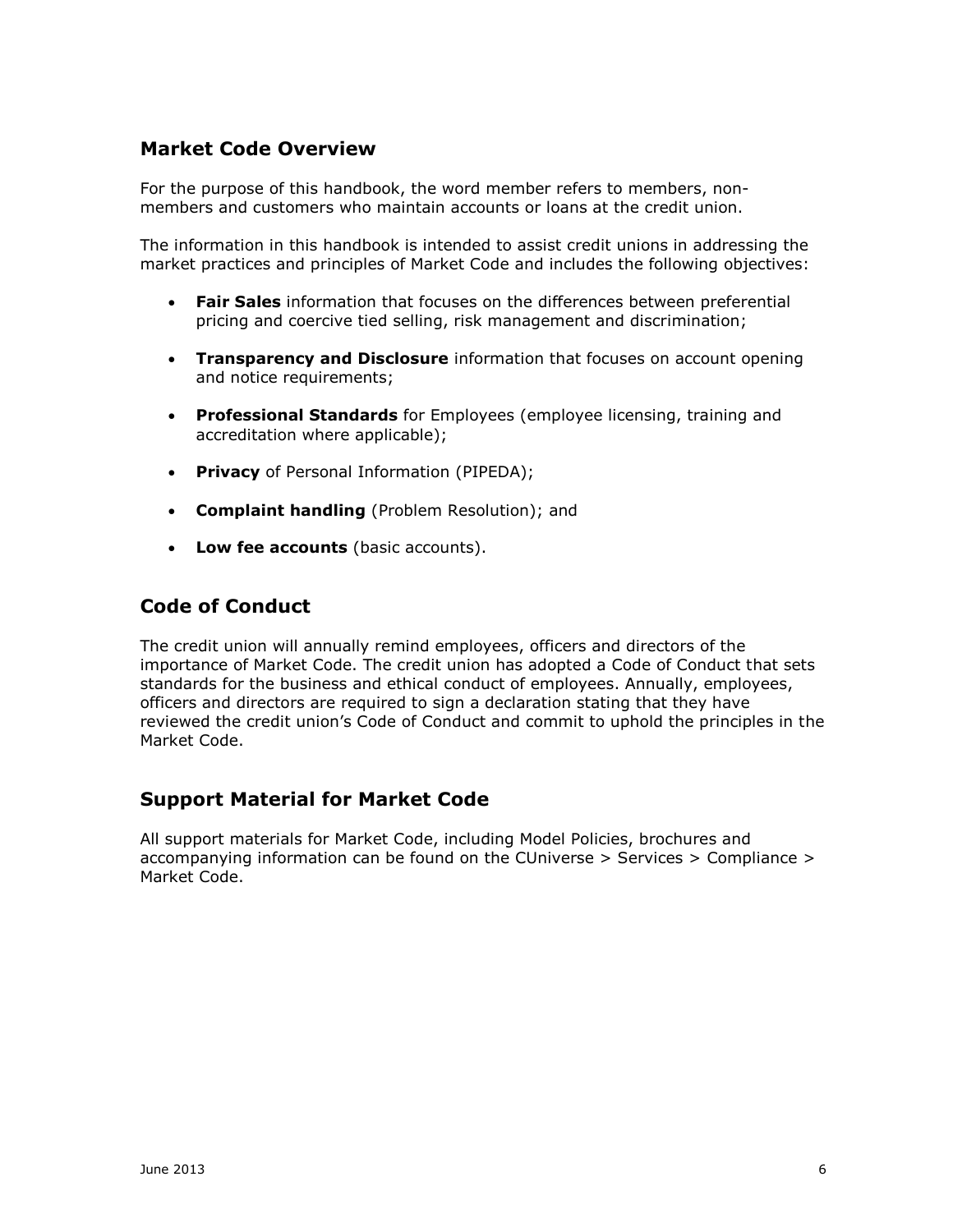## <span id="page-6-0"></span>**Fair Sales**

The purpose of fair sales is to make sure the credit union's actions and decisions regarding member advice, information and recommendations made by the credit union are objective and reflective of the financial needs and the roles and responsibilities of the member and the credit union. It is therefore important that credit unions deal fairly with their members and do not exert undue pressure on them to obtain products or services.

The credit union is committed to providing relevant and meaningful information about products and services to enable members to make informed decisions. The credit union should offer its members products and services that it feels will help them meet their financial goals.

The credit union may show interest in the member's business or appreciation of their loyalty by offering preferential pricing or bundling products and services with more favourable terms. However, in so doing, the credit union may not apply undue pressure to the member to buy a product or service that they do not want in order to obtain another desired product or service. This is considered coercive tied selling and is not permitted.

Coercive tied selling is imposing undue pressure on, or coercing a person to obtain a product or service from a credit union, its employees, or any of its affiliates, as a condition of obtaining another product or service from the person or entity.

#### **Coercive Tied Selling Example**

The mortgage specialist tells the member that they qualify for a home mortgage. However, they are also told that their mortgage will be approved **only if** they transfer their investments to the credit union or one of its affiliates.

This practice is not acceptable. The approval of the mortgage is conditional on the member taking another credit union product or service.

Preferential pricing means offering individual members a better price or rate on all or part of their business. Members may be offered preferential pricing – a higher interest rate on investments or a lower interest rate on loans – if they use more of the credit union's products or services.

#### **Preferential Pricing Example**

After approving an application for a home mortgage, the mortgage specialist may offer the mortgage at a lower interest rate if the member transfers their investments to the credit union or one of its affiliates.

This practice is acceptable. The approval of the mortgage is not conditional on the member taking another credit union product or service.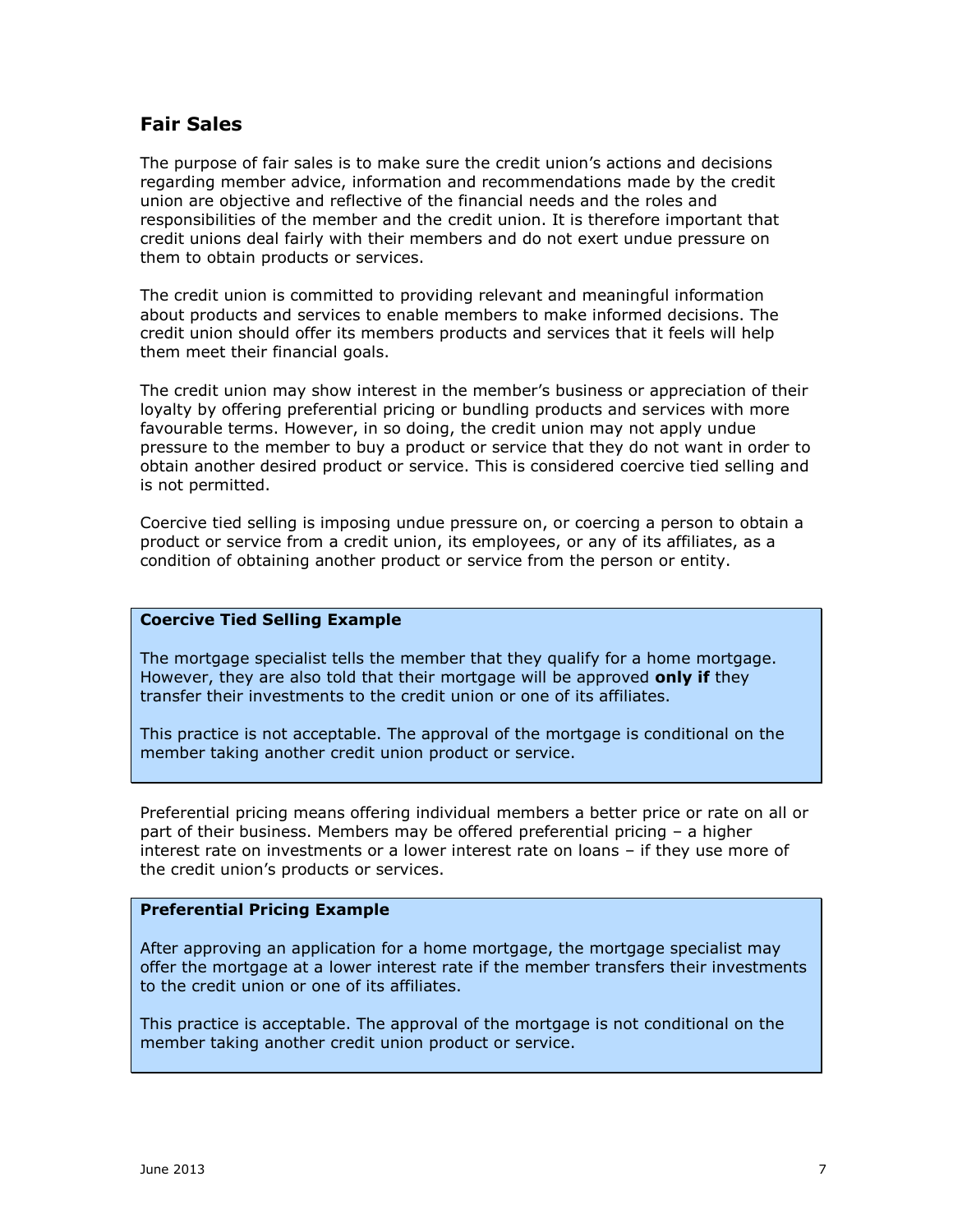#### <span id="page-7-0"></span>**Negative Option Billing**

Negative option billing is a business practice in which unsolicited goods and services are provided automatically and where the customer must either pay for the service or specifically decline it in advance of billing. Credit unions do not practice negative option billing. They will always obtain a customer's consent before charging for a new optional product(s) or service(s) such as optional insurance coverage on a loan, fraud alerts, or overdraft protection.

#### **Negative Option Billing Example**

A member applies for a loan and declines insurance; however the lending officer adds optional insurance to the loan and charges the member, despite the fact that the member has not applied for or requested it.

This practice is not acceptable and is an example of negative option billing.

Charging a member for a paper statement after the member has requested to only receive their statements electronically is not considered negative option billing.

#### <span id="page-7-1"></span>**Risk Management**

The credit union is permitted to apply reasonable requirements on consumers as a condition for granting a loan or providing a specific service. The credit union, however, must consciously limit requirements on consumers to the extent necessary to manage risk, cost, or to comply with the law.

A credit union must not knowingly take advantage of anyone through manipulation, concealment, abuse of privileged information, misrepresentation of facts or any other unfair dealing or unethical activity.

#### <span id="page-7-2"></span>**Discrimination**

The credit union must not discriminate against individuals on the basis of race, religion, age, pregnancy, marital status, gender, sexual orientation, ethnic or social origin, disability, color, ethics, belief, culture, language or birth, except to the extent that a distinction is required or justified by any law, that the factor has commercial implications, or if a special product or service offering is designed for all members of a particular target market group.

The brochure, "What You Need to Know About Fair Sales," is available for credit union members. It describes four components of fair sales:

- What is preferential pricing?
- What is coercive tied selling?
- Risk management
- Fairness

See the CUniverse > Services > Compliance > Market Code > Tools and Templates for a copy of the "What You Need to Know About Fair Sales" brochure. Brochures can be ordered online through Central Purchasing.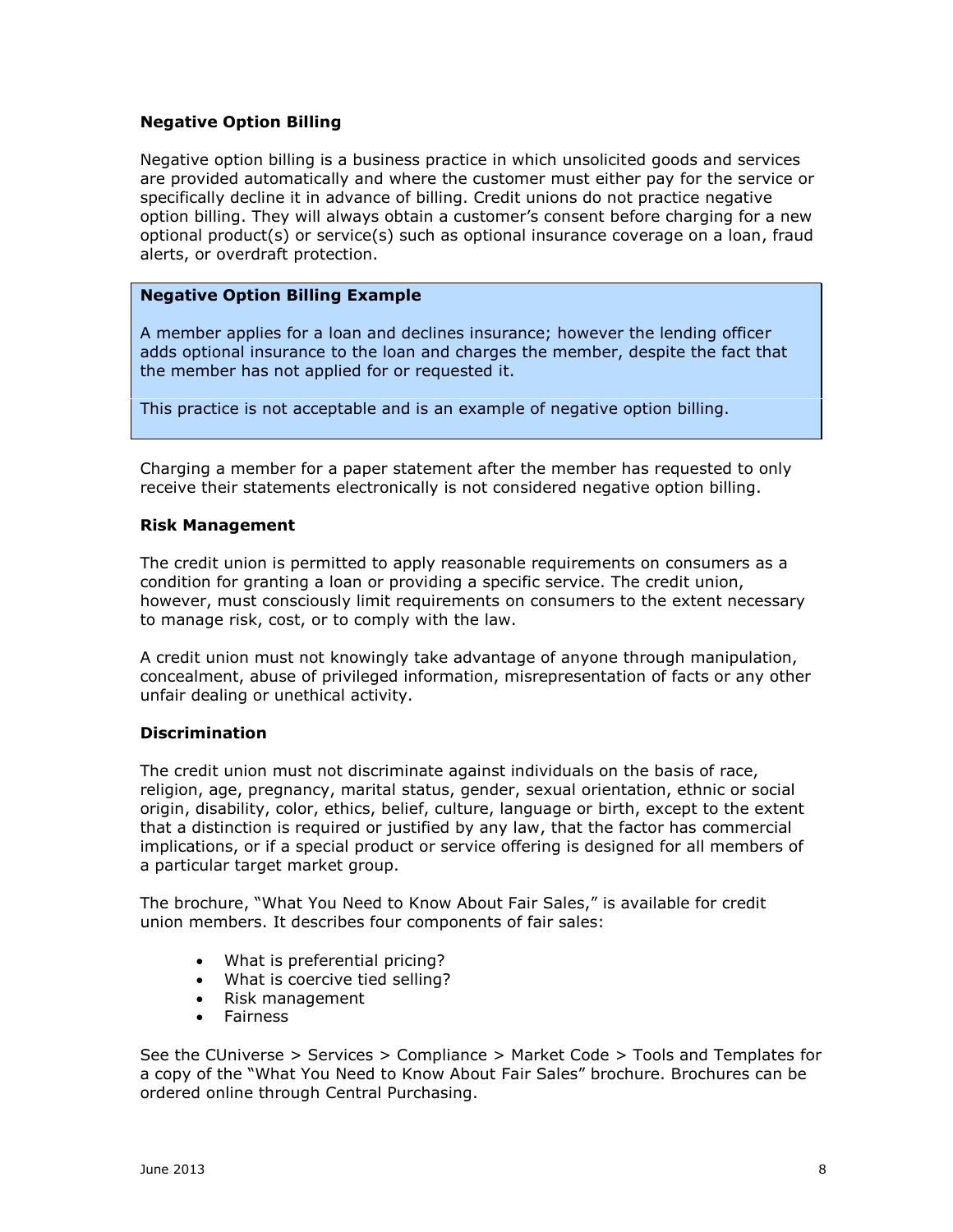# <span id="page-8-0"></span>**Transparency and Disclosure**

The credit union must be open and honest in its dealings with existing and potential members.

#### <span id="page-8-1"></span>**Product and Service Information**

General information will be provided about the rights and obligations that arise out of a relationship a member has, relative to the financial services a credit union provides.

This will be provided:

- at account opening when the account operating documentation is completed;
- when the rights and obligations contained in the account operating agreement are revised; and
- throughout the relationship when the products or services acquired from the credit union have specific rights and obligations.

The credit union will facilitate member's ability to make informed decisions about their financial services by:

- providing key features and benefits of products and services and the level of guarantee and other risks at the time of inquiry or acquisition;
- providing information to help members understand the basic financial implications of a transaction;
- revealing all costs, including the associated fees and charges, and any terms and conditions that apply;
- providing information in plain language;
- answering any questions the member may have;
- explaining, when asked, the written information that has been provided; and
- having employees identify the types of activity they are licensed or registered to sell.

#### <span id="page-8-2"></span>**Notice of Service Fee Changes and Account Structure Changes**

The credit union must provide information about the change at least 30 days before the change(s) take effect for members with accounts. Notice should be posted inbranch, on a credit union's website, by mail or a statement message.

#### <span id="page-8-3"></span>**Notice to Members if a Branch is Closing**

The credit union must give members at least four months' notice that a branch will be closing. Notice must be given by posting the closure information in a public area of the credit union and providing written notice to each member of the branch.

#### <span id="page-8-4"></span>**Notice of Changes to Terms and Conditions of the Financial Service Agreement**

The credit union can make changes to this Agreement to correct clerical errors without notice to members. The credit union can make other changes to the Terms & Conditions if it notifies members that such changes have taken place. The credit union will post notice of changes on its website (where applicable) and either by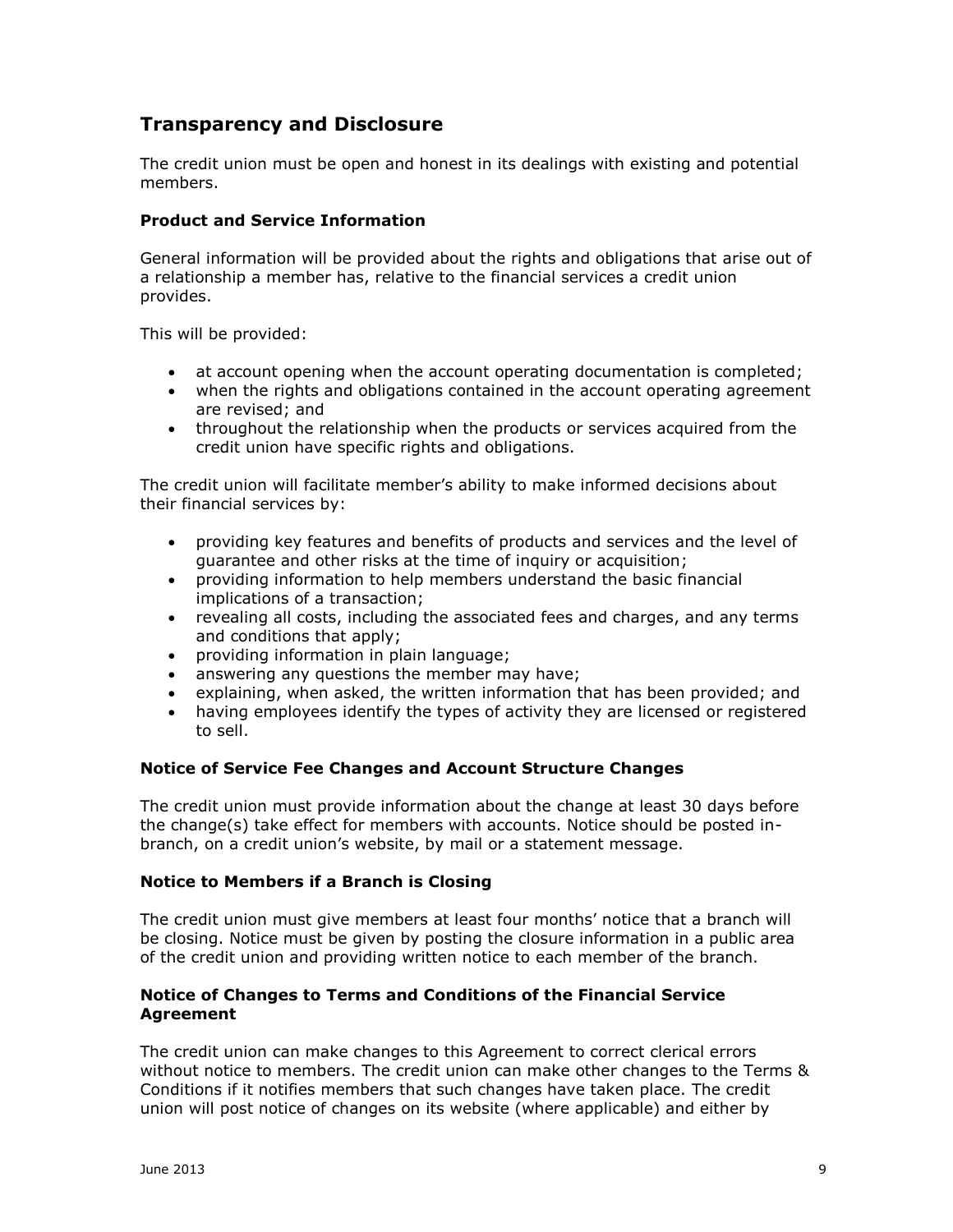mail, statement message or electronically (if the member prefers to bank electronically). Notice that changes have occurred must be provided for 30 days. The use of any of the member's accounts after the effective date of changes is the member's acceptance of the changes. This includes members and non-members.

#### <span id="page-9-0"></span>**Product Fact Sheets (Optional)**

Fact sheets can be provided to members for any products offered. Fact sheets should be written in plain, easy to understand language and should list all the features of the products being offered, including those that could be perceived as benefits and those that could be seen as risks.

If the credit union wishes to provide fact sheets on its products and services, information should include:

- Product Features
- Rates
- **•** Basic Transaction Charges and Fees
- Restrictions
- Risks
- Disclaimers

#### <span id="page-9-1"></span>**Third Party Service Providers**

If the credit union provides a member with a product that is supplied by or acquired from a third party, it must disclose relevant relationships with that third party at the time of product inquiry or acquisition.

The credit union may receive compensation from the sale of third party products or services. It is not necessary to identify this at the time of product inquiry or acquisition. This information is provided to members in the Market Code document for members (Appendix C) and the Financial Services Agreement.

#### <span id="page-9-2"></span>**Conflict of Interest**

Employees must avoid situations where there is a conflict of interest. When there is a potential or perceived conflict of interest, bring this to the member's attention and give him/her the opportunity to cancel, postpone or continue with the transaction.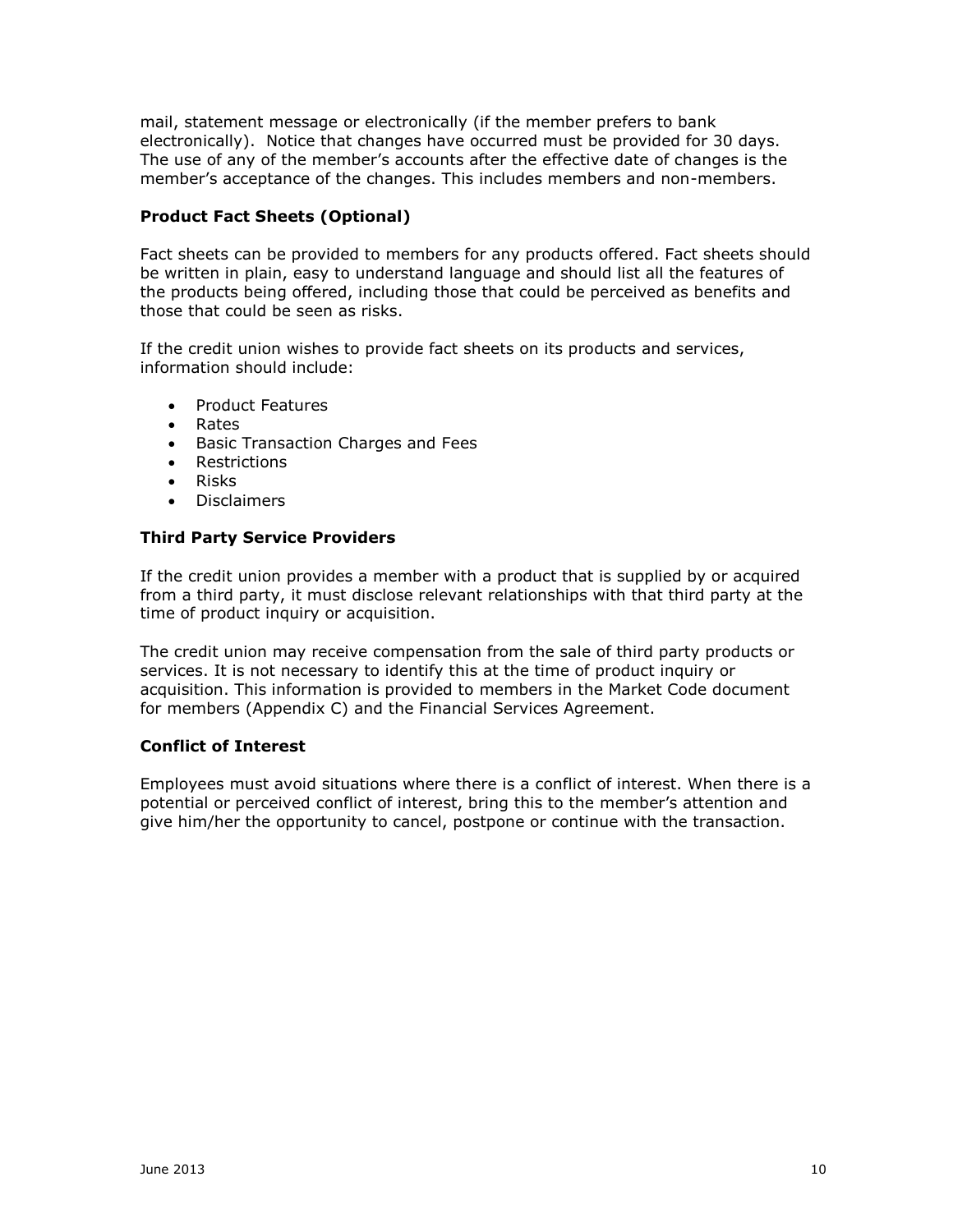# <span id="page-10-0"></span>**Professional Standards**

The credit union will conduct business in a manner that maintains its good reputation by exercising reasonable and prudent, professional judgement in the provision of products and services.

The credit union is committed to employee development, education, professional designations and/or accreditation standards where appropriate.

The purpose of this objective is to have well-trained and well-informed employees who are able to provide financial information and advice members can trust.

In this regard, the credit union will adhere to accreditation standards where appropriate and recognize the authority of accrediting bodies to oversee the competency and market conduct of employees, including financial planners and those providing securities and mutual funds. Credit union employees may inform members of licenses and registrations held as related to the product or service being offered.

Where industry accreditation is not required, the credit union employee will exercise the degree of knowledge, care, diligence and skill that a prudent employee in the financial services industry would exercise.

Credit union employees will also keep abreast of changes in products, industry standards and regulations that will affect their ability to provide high standards of knowledge and service to members. This level of proficiency will be gained through appropriate training programs and work experience, which will be reflected in job profiles.

Knowledgeable employees will be accessible in-person through the branch or through toll-free call centers or branch telephone numbers. This information will be available on a credit union's website to assist those members who want to contact the branch.

Credit unions will adhere to the principles regarding professional standards as reflected in the Market Code.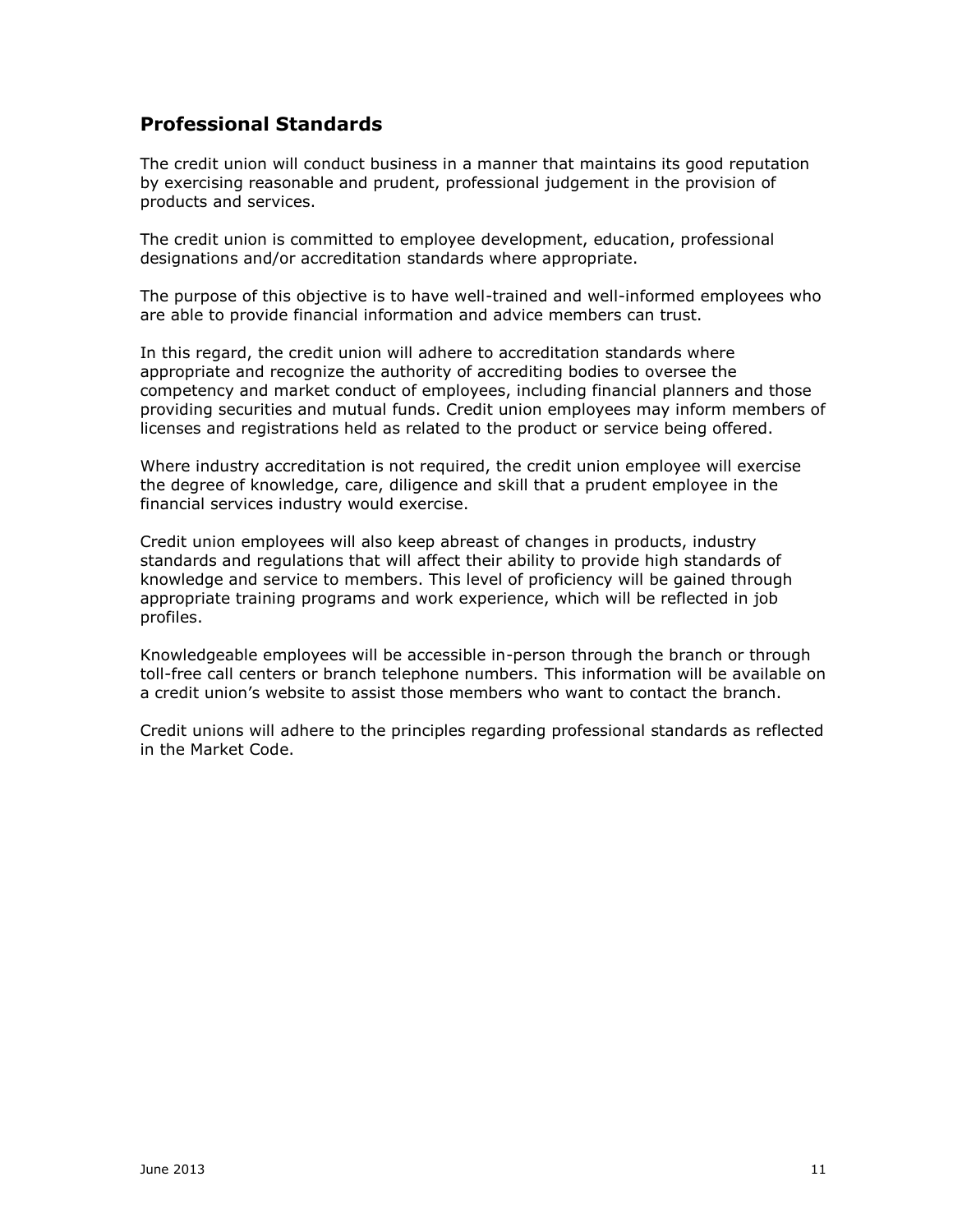# <span id="page-11-0"></span>**Privacy**

Privacy protects members who do business with the credit union to ensure the secure handling of their personal information in the course of conducting business through their relationship with the credit union.

A Privacy Code must be developed and approved by the board of directors of a credit union who are ultimately responsible for compliance under *PIPEDA*. The Privacy Code should define compliance policies that must be adhered to.

The privacy compliance program should be based on the ten interrelated principles of *PIPEDA* as follows:

- 1. Accountability
- 2. Identifying Purposes
- 3. Consent
- 4. Limiting Collection
- 5. Limiting Use, Disclosure, and Retention
- 6. Accuracy
- 7. Safeguards
- 8. Openness
- 9. Individual Access
- 10.Challenging Compliance

The credit union will adhere to the ten privacy principles (stated above) as reflected in the Market Code and based on the Privacy Code for the protection of personal information.

For further detail and definition of the above principles, see the CUniverse > Services > Compliance > Privacy > Training and Reference Material.

The credit union must designate a Privacy Officer to provide credit unions with a point of contact for any matters regarding privacy.

Members must be provided with appropriate information about the credit union's Privacy Code. Further information to include on a credit union's website can be found on the CUniverse > Services > Compliance > Privacy > Tools and Templates > Website Information.

A brochure, "What You Need to Know About Protecting Your Privacy," is available for credit union use. It describes the components of Privacy such as:

- consent to collect, use and disclose the member's information;
- when, what and with whom member information can be collected and shared;
- the right to access and verify personal information;
- the ten (10) principles of *PIPEDA*; and
- the right to withdraw consent.

<span id="page-11-1"></span>See the CUniverse > Services > Compliance > Market Code > Tools and Templates for a copy of the privacy brochure "What You Need to Know About Protecting Your Privacy". Brochures can be ordered online through Central Purchasing.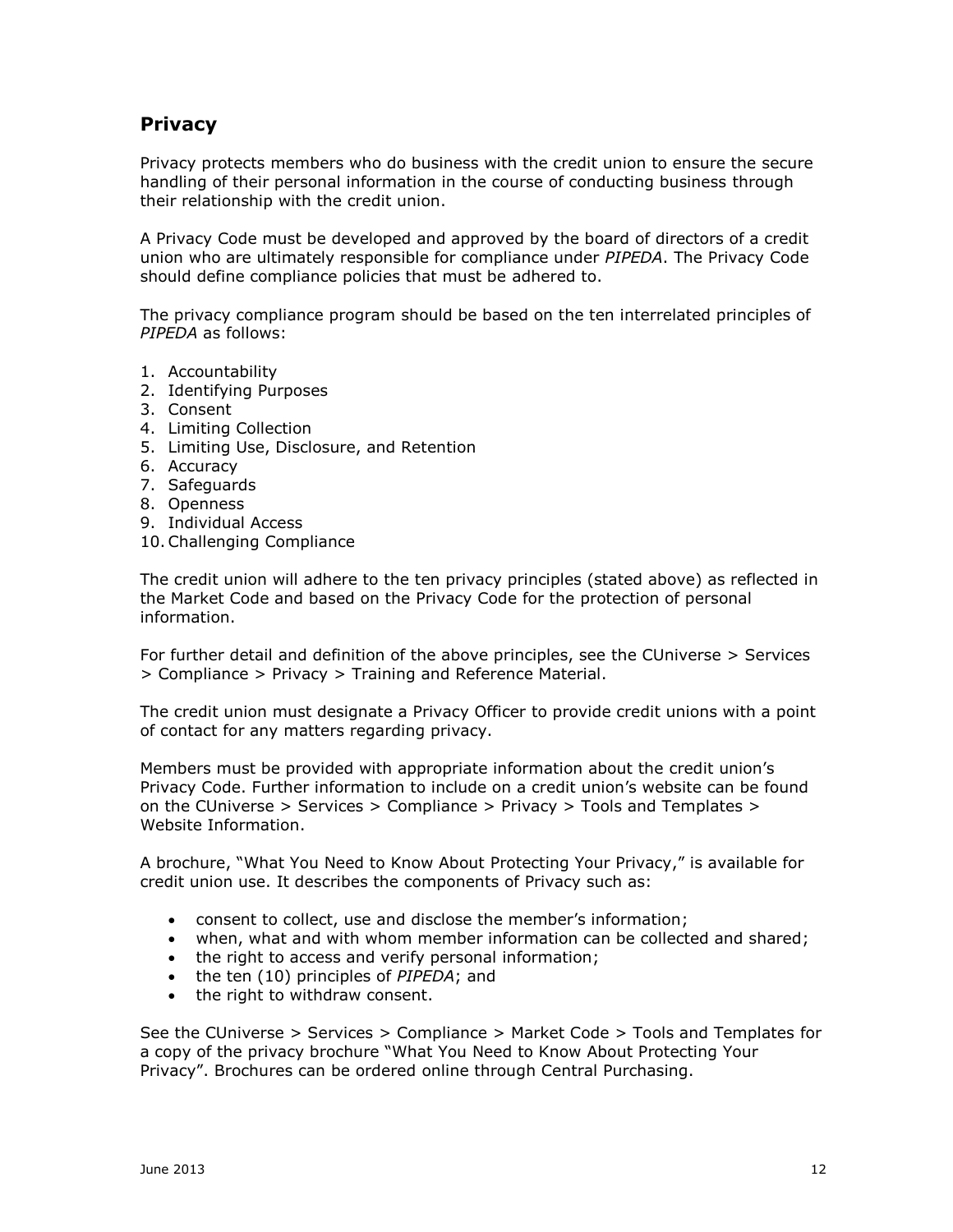# **Complaint Handling (Problem Resolution)**

The purpose of complaint handling is to provide a process for the resolution of complaints that arise from the provision of financial services to members.

In this regard, the credit union will have an established internal complaint handling process that provides timely and responsive service to member complaints. The information on complaint handling must be available on the credit union's website or in-branch.

The internal complaint handling process will be in accordance with the credit union's complaint handling procedures and adherence to the principles regarding complaint handling as reflected in the Market Code.

The credit union will designate a compliance officer or senior executive who will be responsible for handling member complaints.

Complaints that the credit union cannot resolve satisfactorily will be escalated to the SaskCentral Ombudsman in a timely manner.

As a final resolution to unresolved complaints, the member may access the Ombudsman for Banking and Investments (OBSI).

Members will be provided with information on a credit union's website or through a Complaint Handling brochure outlining the complaint handling process upon request.

A brochure, "What You Need to Know About Resolving Problems," is available for credit union use. The brochure was developed to inform consumers about the complaint handling process, outline the steps involved and to provide contact information for making or escalating a complaint.

See the CUniverse > Services > Compliance > Market Code > Tools and Templates for a copy of the brochure "What You Need to Know About Resolving Problems." Brochures can be ordered online through Central Purchasing.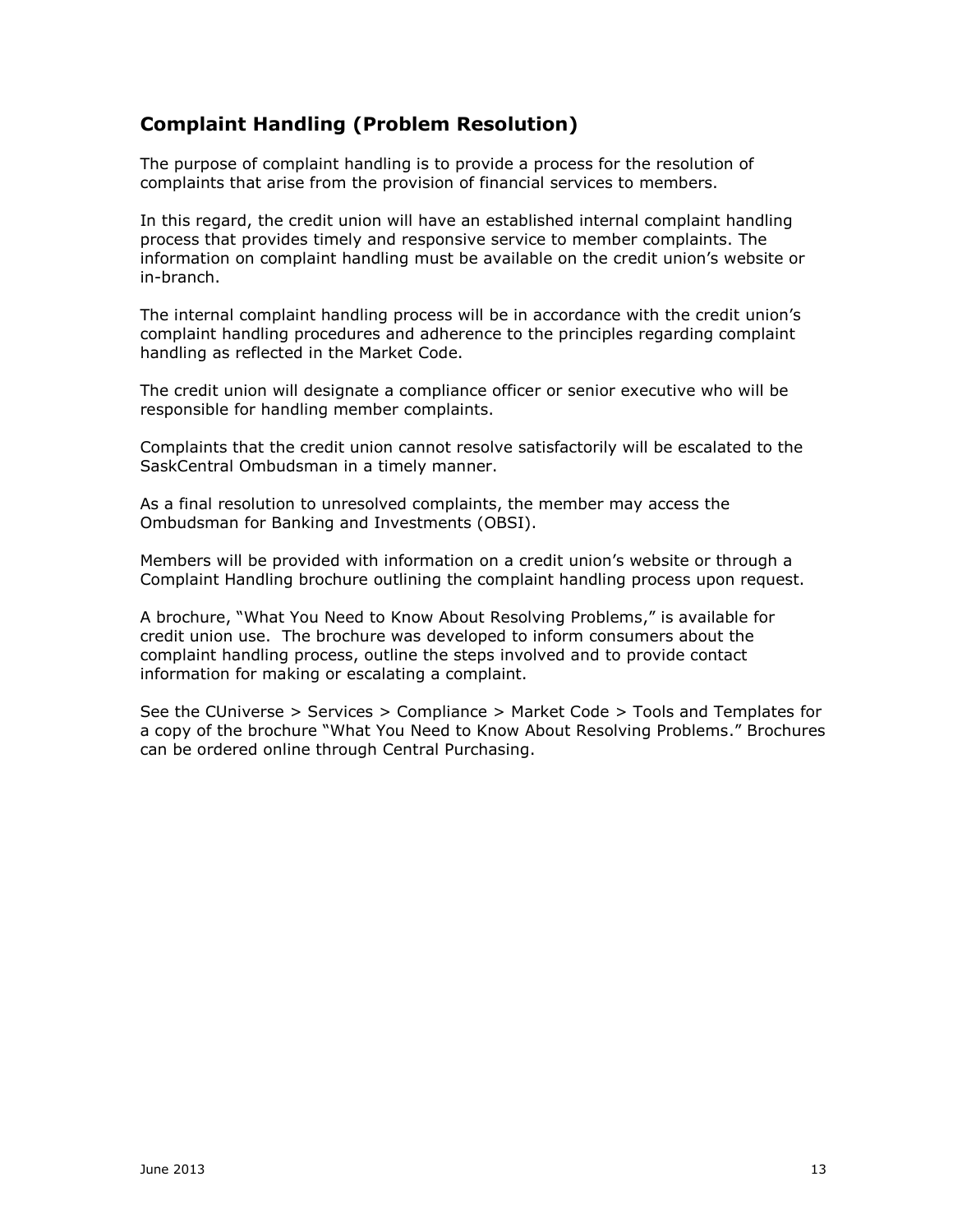# <span id="page-13-0"></span>**Account Opening Documentation and Process**

The account opening documentation (Financial Services Agreement, Personal Account Opening and Specimen Signature Agreement and the Terms and Conditions for Financial Services) is the contractual documentation that forms the foundation of the relationship between the credit union and the member. It is the first and most important agreement that the member enters into with the credit union. It defines the relationship as a self-managed relationship where the member is provided with relevant product and service information to enable him/her to make informed decisions. The credit union's obligation is to provide information. The decisions are made by the member. This relationship is defined in the "Fair Dealings" paragraph in the Terms and Conditions for Financial Services. The Terms and Conditions for Financial Services also outlines other basic rules and agreements as to how an account will operate.

The credit union will facilitate how members make decisions about their banking services by:

- providing disclosure of product and service information at the time of inquiry or acquisition. When this is not possible, information will be provided as soon as possible afterward. Relevant information will be provided along with product information to help members understand the basic financial implications of a transaction, the fees and charges associated and any terms and conditions that apply;
- providing mortgage information on the impact of mortgage privileges and prepayments and the potential penalties that would be incurred when a member confirms they want to prepay their mortgage partially or in full;
- providing information in plain language;
- answering any questions the member may have in-person or through a toll free number, call centre or branch phone number published on a credit union's website;
- explaining to the member, when asked, the written information that has been provided by the credit union.

To establish and maintain this self-managed relationship with members, the credit union will provide information pertaining to its services:

- at account opening when the account opening documentation is completed;
- when the rights and obligations contained in the Terms and Conditions for Financial Services are revised; and
- throughout the relationship when the products or services acquired from the credit union carry specific rights and obligations.

#### <span id="page-13-1"></span>Commitments at Account Opening

 The credit union will act fairly and reasonably in all its dealings with members.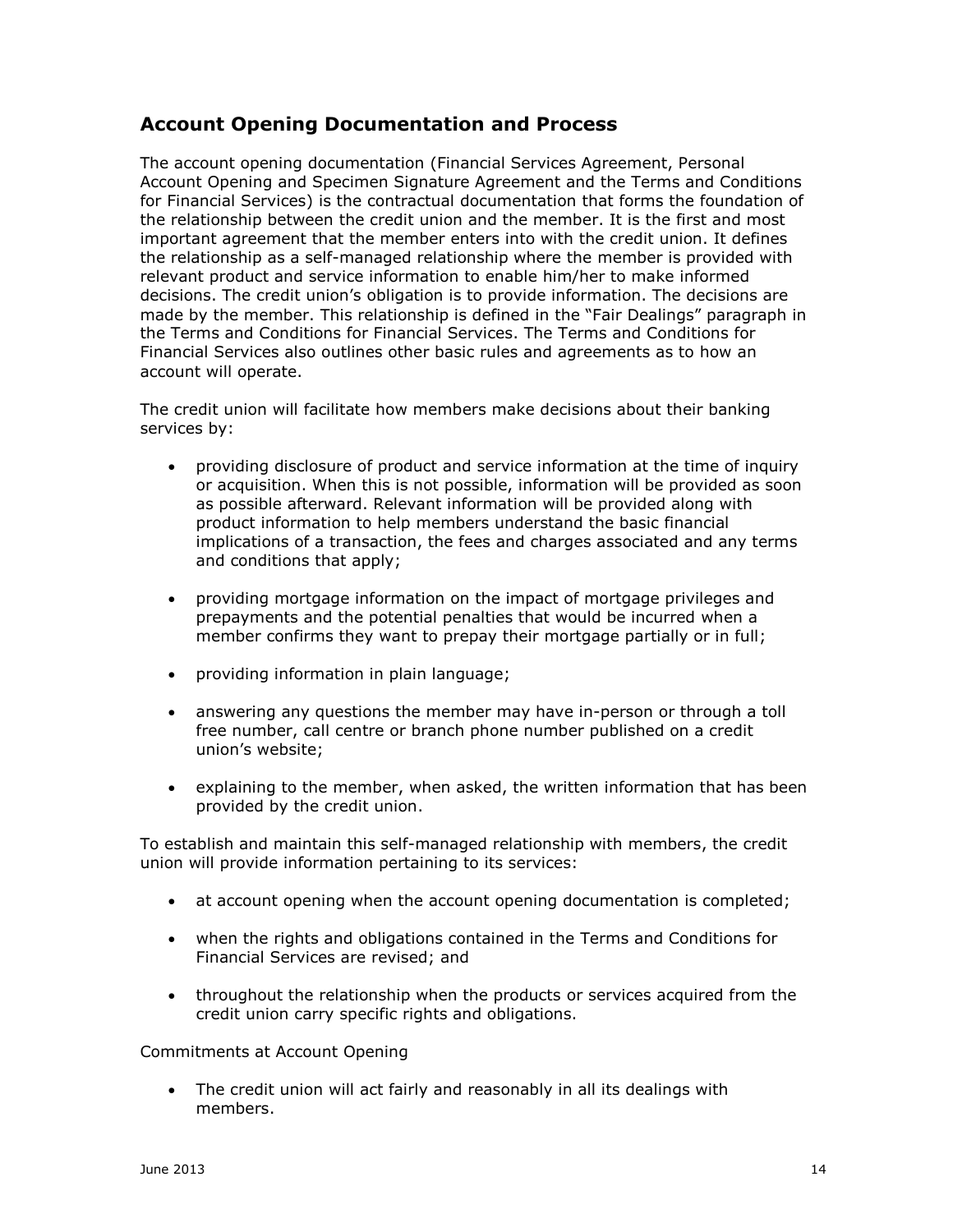- When members have chosen an account or service, the credit union will give clear information about how the account or service works, the terms and conditions and, the fees and charges that apply.
- The credit union will help members use their account and services and keep them informed by providing regular statements (where appropriate) and by providing notice of changes to interest rates and service charges and advise members when the terms and conditions for financial services change.
- As per the credit union's Privacy Code, all members' personal information will be treated as private and confidential and the credit union will operate secure and reliable banking and payment systems.

The account opening documentation is very important to the relationship between the credit union and the member. The member must be provided with a complete copy of the Financial Services Agreement, Personal Account Opening and Specimen Signature Agreement (PAOSSA) and Terms and Conditions for Financial Services and ensure that he/she understands it. Members should be given time to read the Terms and Conditions for Financial Services and are encouraged to read it. Member Service Representatives must understand the Terms and Conditions for Financial Services and be able to answer any questions about the document.

When the account opening documentation is completed, the credit union must explain that the documentation is the contract between the credit union and the member which will govern the operation of the member's accounts with the credit union (this is addressed in the "These Terms and Conditions" paragraph of the Terms and Conditions for Financial Services.)

While it is not necessary to explain every paragraph in the Terms and Conditions to the member, key clauses should be referenced. For example, in the case of personal joint accounts, the applicable provisions should be reviewed with the members to ensure that the account is set up as they want and that they are aware of the deemed survivorship provisions that will apply unless designated otherwise. In the case of trust, estate or youth accounts, the applicable provisions should be reviewed and explained to the member. At a high level, staff should also explain the following paragraphs in the Terms and Conditions:

- Fair Dealings;
- Overdraft Protection (if applicable);
- Account Statement;
- Closing My Account;
- Fees;
- Stop Payment;
- Collection and Use of Information;
- Privacy;
- Changes to Agreement;
- Electronic communication;
- Relationships and Third Party Transactions; and
- Liability of the Credit Union.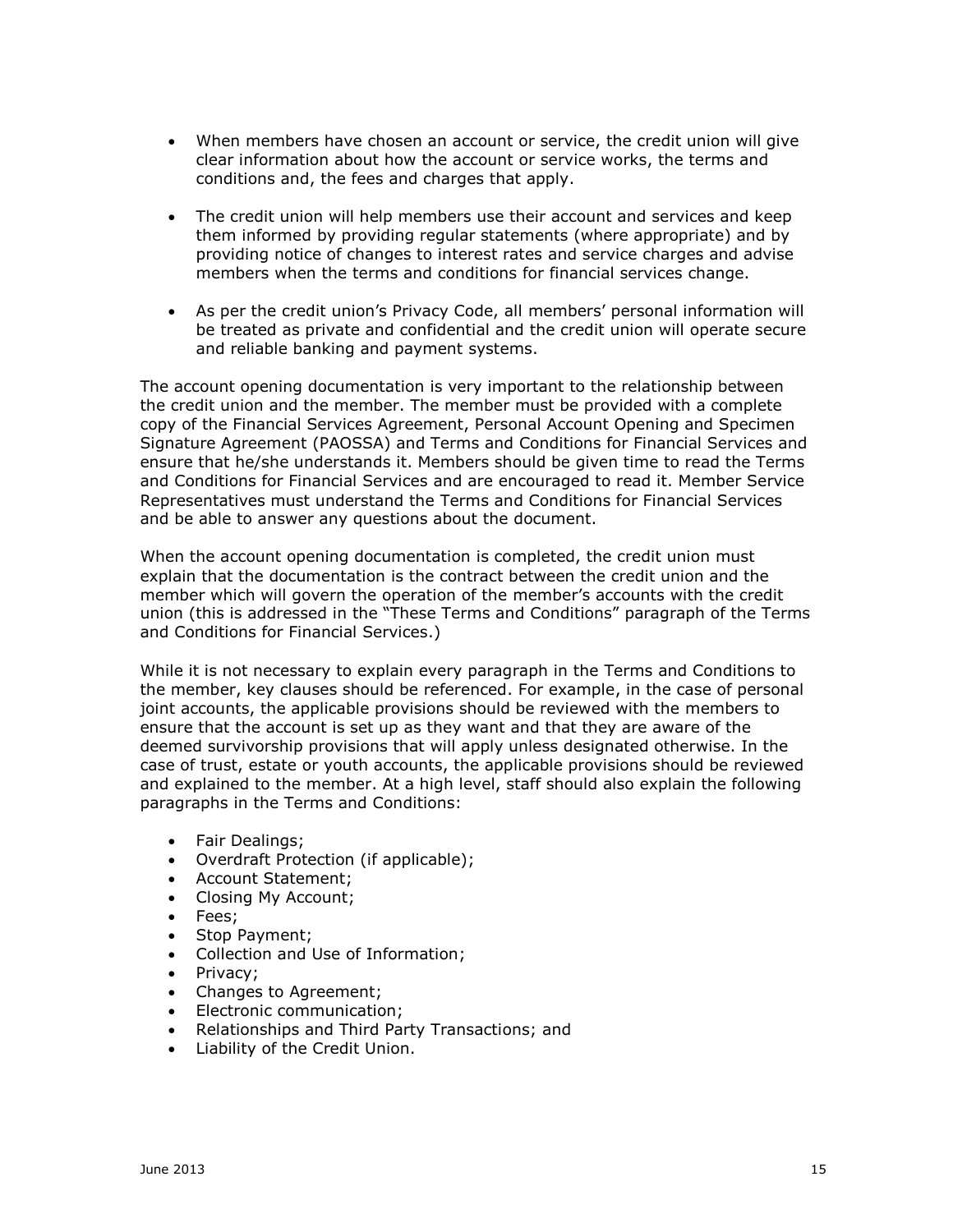For other Account Opening considerations the following should also be referred to:

- Third Party Products;
- Conflicts of Interest;
- $\bullet$  Discrimination; and
- Tied or Coercive Selling.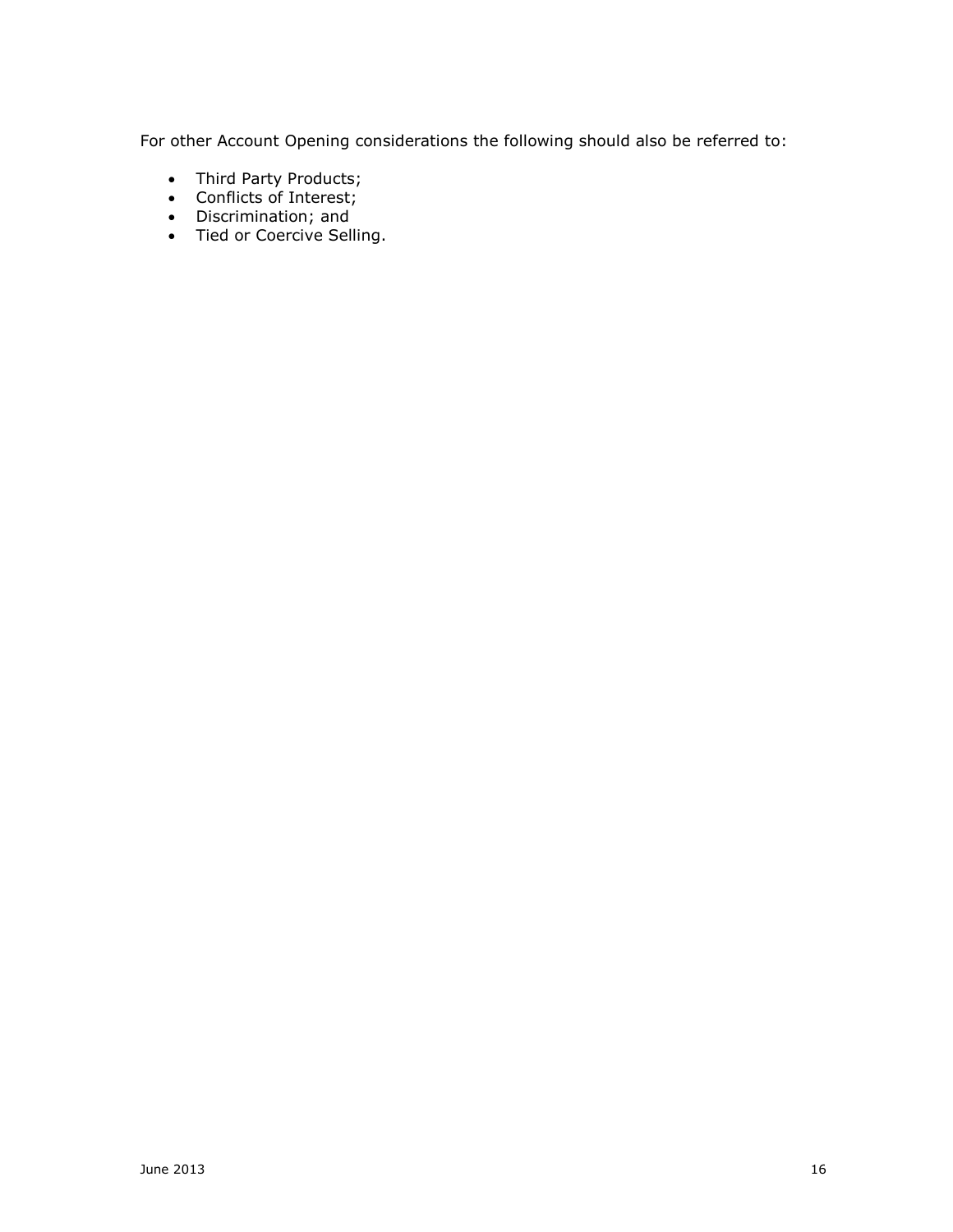# <span id="page-16-0"></span>**Deposit, Lending, AML Forms**

It is a requirement of Market Code to provide plain language for consumer purposes. As such, forms are written to the extent possible in plain language to comply with Market Code.

The creation of new forms and revisions of existing forms are sent to credit unions on an annual basis. The exception is when legal or legislative requirements dictate a change to a form. In this case, form changes will be made as transparent as possible and provided immediately.

In addition, the approach for consumer lending is to limit the development and enhancement of the lending forms to those that will cover the majority of consumer loan requests. The intent is to meet the needs of Market Code while limiting the complexity that a great number of additional forms would bring to lenders. As a general rule, loans for commercial and agricultural purposes are more complex than those for consumer purposes and require more complex language.

The Lending Security Guide also has a complete list of the lending forms and instructions on how to use them. The Lending Security Guide acts as a reference for when to use the forms and includes bulletins that provide updates on lending law and processes for Saskatchewan credit unions.

The Lending Security Guide is accessed through the CUniverse > Services > Compliance > Lending Compliance.

A complete list of all forms are housed on the CUniverse > Services > Forms – Deposit, Lending & AML.

For further details on the account opening process and associated forms, see Appendix A.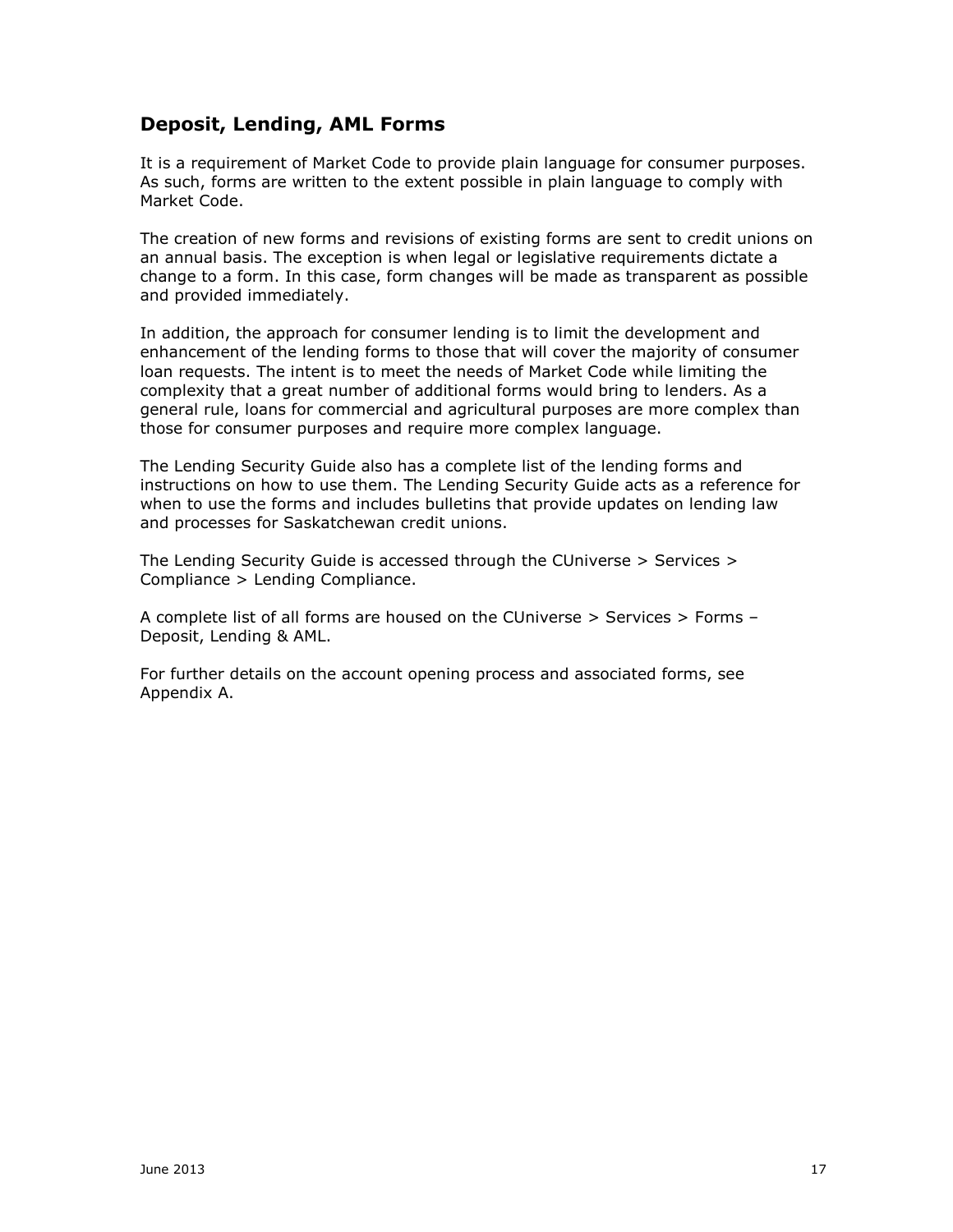# <span id="page-17-0"></span>**Low Fee Accounts**

Market Code recognizes the importance of access to basic banking services. Credit unions will take reasonable measures to ensure access to a basic banking account consistent with the approach mandated by the Financial Consumer Agency of Canada (FCAC) for federally regulated financial institutions. The intent is to offer a basic banking account that will accommodate all persons. A low fee account is an option for individuals who conduct limited monthly transactions, or who would otherwise not have a bank account because of the higher costs associated with other types of accounts.

The features of low fee accounts typically include:

- no charge for deposits;
- the use of a debit card, for qualifying members;
- cheque-writing privileges, for qualifying members;
- free updated account statements;
- at least eight debit transactions per month, of which at least two can be done in-branch; and
- a maximum monthly fee of \$4.00 (as with other service packages, regular transaction charges apply for transactions over the monthly limit).

**Note:** if the individual is ordering cheques and the cost of the cheques will be debited to the account, the credit union may ask him/her to deposit enough money to cover the cost.

A low fee account brochure has been developed for use. The brochure includes basic information about opening an account, accessing funds, debit transactions, self-serve transactions, debit cards and pre-authorized payments.

See the CUniverse > Services > Compliance > Market Code > Tools and Templates for a copy of the brochure "What You Need to Know About Low Fee Accounts." Brochures can be ordered online through Central Purchasing.

#### <span id="page-17-1"></span>**Consumer Banking Rights**

FCAC has outlined consumer banking rights. Under these rules, a bank cannot refuse to open a personal bank account even if the individual:

- does not have a job;
- has been bankrupt; or
- is not making a deposit into the account immediately.

#### <span id="page-17-2"></span>**Conditions under Which You Must Open an Account**

If the credit union offers personal bank accounts, it must open an account for an individual if he/she provides:

- their name
- date of birth
- address
- occupation
- intended use
- acceptable identification
- allows the credit union to verify their identification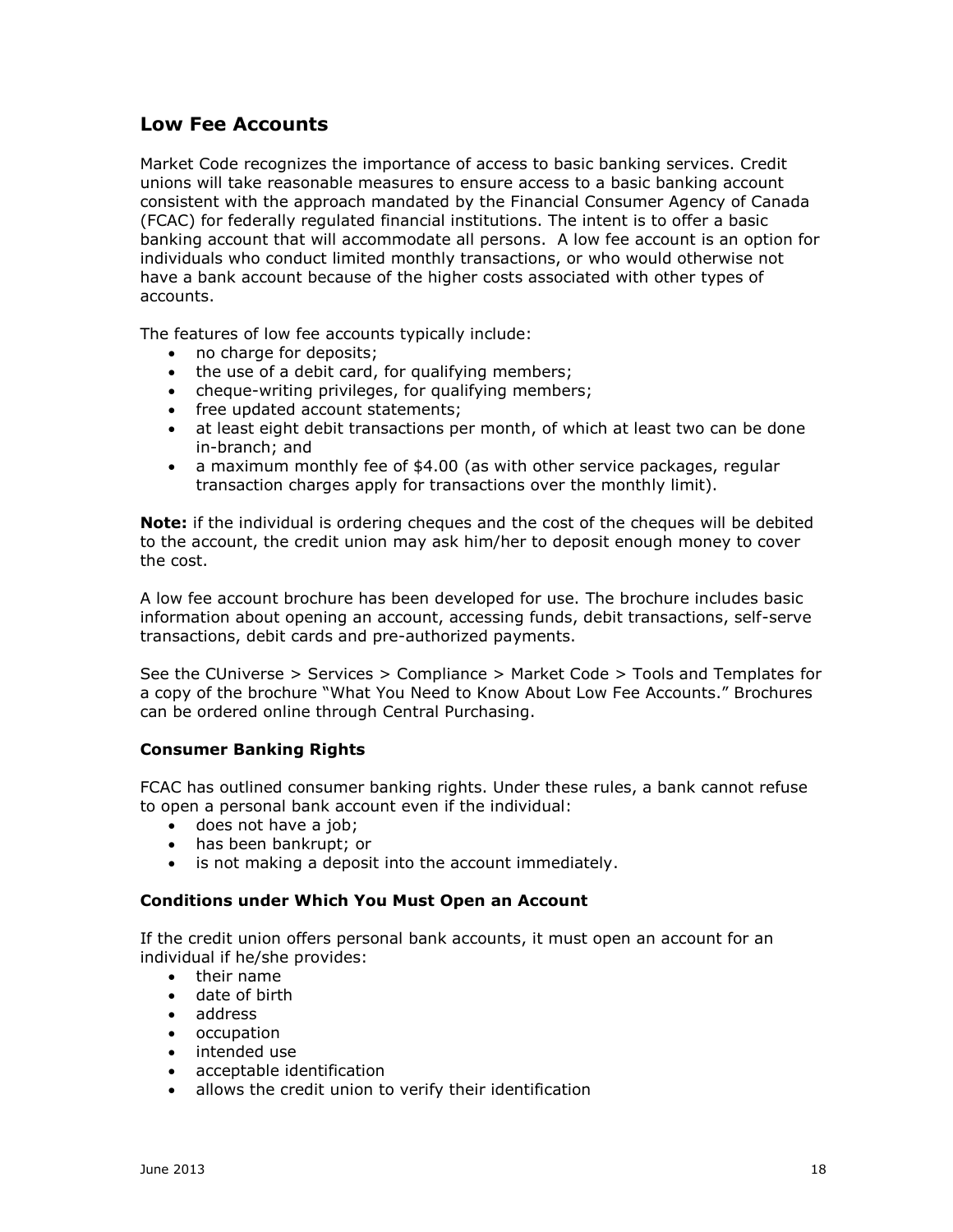# <span id="page-18-0"></span>**Refusal to Open Accounts**

A credit union should always have a sound business reason for refusing to open an account. If the credit union feels there is reason to believe there could be a violation of any governing law, it is not required to open an account.

Credit unions must not refuse to open an account by reason of any of the prohibited grounds of discrimination as set out in *The Saskatchewan Human Rights Code.* Also based on Privacy Commissioner rulings, a credit union cannot refuse to open an account if the applicant fails to provide personal information which is not reasonably necessary for the account opening process or account operation.

While *Access to Basic Banking Services Regulations* do not apply to credit unions, Market Code looks to these *Regulations* as being an industry standard. The Market Code provides guidance based on the principles of these *Regulations*. Although the *Regulations* do not speak specifically to previous write-offs and losses as being a possible reason to refuse opening an account, credit unions have relied on these as being valid business reasons.

Before a credit union refuses to open an account based on past losses or write-offs, each situation should be assessed in terms of amount of loss, length of time since loss, extenuating circumstances (e.g. job loss, injury) to determine whether imposing restrictions on the account would sufficiently mitigate the risk to the credit union.

#### <span id="page-18-1"></span>**Conditions under Which You Can Refuse to Open an Account**

- there are reasonable grounds to believe that the account will be used to break the law or commit fraud;
- the individual has committed a crime or fraud against the credit union during the past seven years;
- there are reasonable grounds to believe that the individual intentionally provided false information when the account was opened;
- there are reasonable grounds to believe that opening the account would expose employees to physical harm, harassment or abuse;
- the individual will not allow the credit union to verify if the above circumstances apply to him/her, or will not allow the credit union to verify the identification they have presented; and
- the individual cannot provide acceptable identification.

**Note:** The fact that an individual is or has been bankrupt does not, without evidence of fraud or any other illegal activity in relation to the bankruptcy, constitute reasonable grounds to believe an account will be used for illegal or fraudulent purposes. Therefore the credit union cannot refuse to open a personal account for a member just because they have been bankrupt.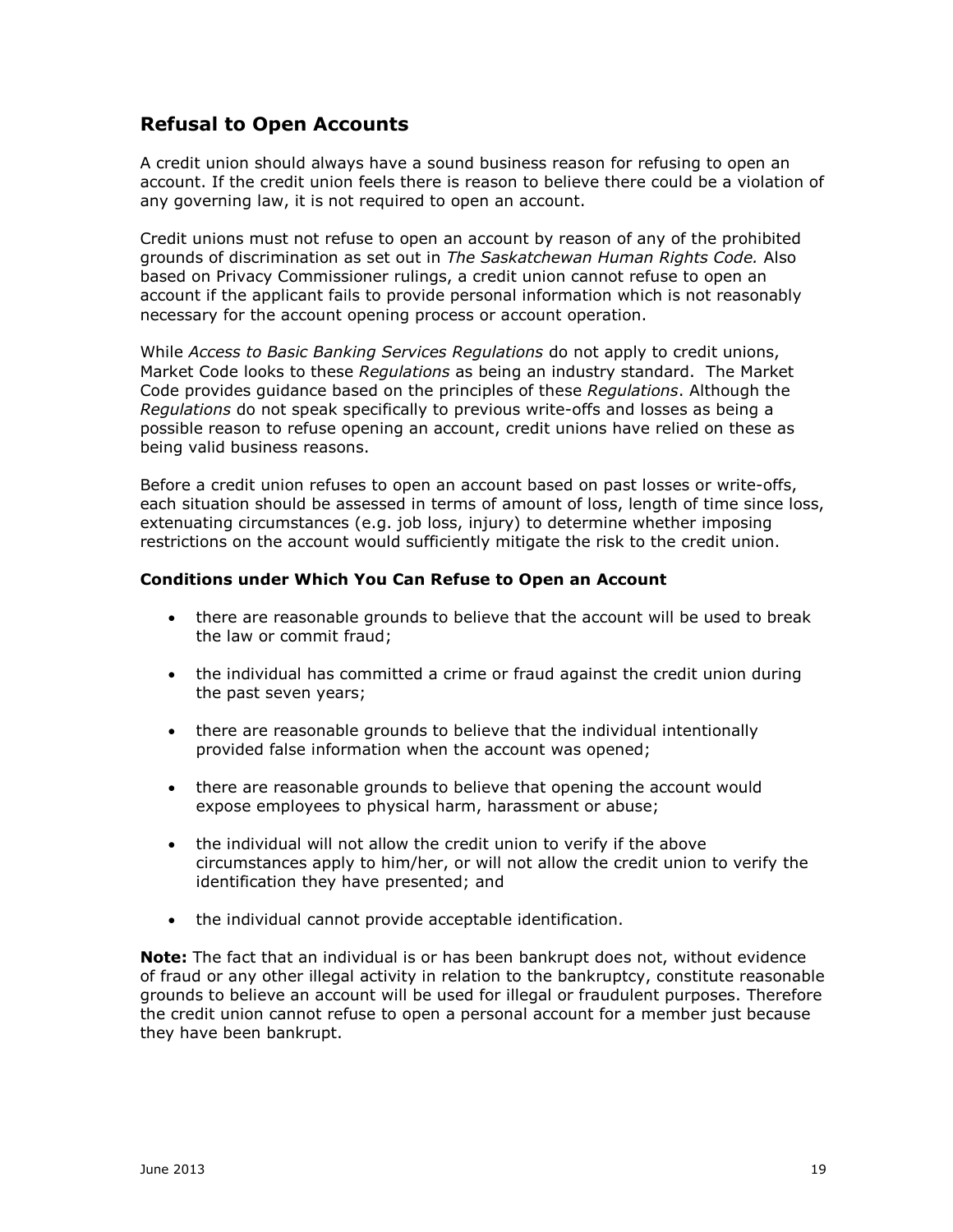#### <span id="page-19-0"></span>**Restrictions Imposed on Accounts**

Many financial institutions conduct credit checks to determine a customer's initial credit worthiness. Even where an overdraft limit is not applied for, it is possible for an overdraft to occur from a returned NSF item (where items on deposit in an ATM were later dishonored) or other possible situations. With Market Code in mind, the credit union may refuse to open an account where there is a poor credit bureau result or more clearly where the credit bureau indicates potential fraud or identity theft.

At the time of account opening for a new customer, the individual's attention should be drawn to the Collection and Use of Information clause in the *Terms and Conditions for Financial Services*. This clause covers the customer's consent for the credit union to conduct a credit bureau search. Once the *Personal Account Opening and Specimen Signature Agreement* is signed and a credit check conducted, if the credit check reveals possible fraud or identity theft, and the credit union decides not to open the account, the individual can be advised the credit union has decided not to open the account for that reason.

Not every poor credit bureau report may justify refusal to open an account. In managing the risk to the credit union, there will be levels of risk and different measures to manage that risk. Some weak credit bureau reports may suggest the credit union need only place restrictions on the account; while other reports, especially those indicating identity theft or fraud, likely suggest refusal to open the account is prudent.

Restrictions imposed on accounts may include:

- placing holds on cheques deposited, with possible denial of access to the first \$100;
- no overdraft privileges:
- no chequing privileges;
- limiting or revoking debit card privileges.

If a credit union will only open an account on the condition that restrictions are imposed, and if the customer will not accept the restrictions, the credit union can refuse to open the account providing the credit union has a sound business reason to restrict access in the first place.

#### <span id="page-19-1"></span>*The Credit Reporting Act*

Where a credit union conducts a credit check before opening a deposit account, and as a result of information in the credit report, either refuses to open the account or places certain restrictions on the account, Section 20 of *The Credit Reporting Act* will apply.

Section 20 indicates, "if a user of information contained in a credit report denies a benefit in whole or in part to a consumer, or increases the cost of the benefit to the consumer, as a result of information contained in a credit report respecting that consumer, the user shall provide written notice to the consumer of the denial or increase."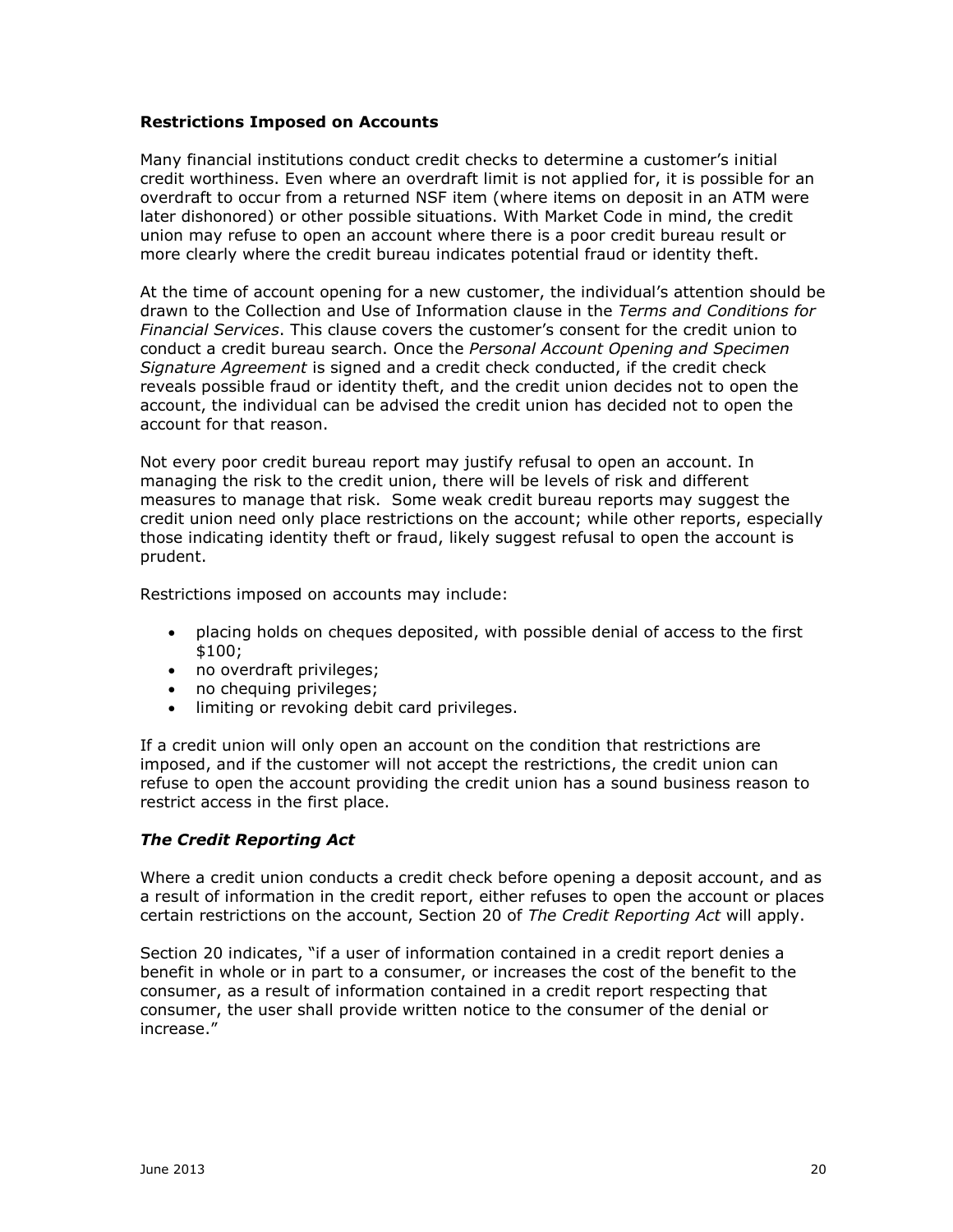#### <span id="page-20-0"></span>**Cheque Hold Period & Access to Funds**

The Access to Funds Regulations for federally regulated financial institutions repealed the Cheque Holding Policy Disclosure Regulations. The changes reduce cheque hold periods and prescribe the amount of funds to be available in-person or through an ATM immediately. This is based on paper-based cheques encoded with magnetic ink, issued in Canadian dollars, and drawn on a branch located in Canada.

In addition, the Access to Funds Regulations mandates immediate access to the first \$100 deposited by cheque in person, at a branch or access the next business day through an ATM.

As part of Market Code credit unions are expected to adhere to the same requirements.

**Note:** See the CUniverse > Services > Compliance > Market Code > Model Policies and Procedure for further detailed information on cheque holds and access to funds.

#### <span id="page-20-1"></span>**Direct Deposit of Government Cheques**

The Government of Canada will increase the use of direct deposit of payments by slowly phasing out federal government cheques by 2016. Seventy-seven percent of payments issued by the Receiver General are already made by direct deposit. People and businesses have the next four years to register to receive Government of Canada payments by direct deposit. Existing payment recipients can enroll for direct deposit by telephone and by mail using a direct deposit enrolment form. For all new payments the first payment method offered will be direct deposit.

Credit unions need to educate members on the phase out of government cheques and assist them to sign up for direct deposit of their payments. Direct deposit of Government payments not only include Canada Pension Plan payments and Old Age Security payments, but also other Government issued payments such as: Income Tax Refunds, GST Credits, Child Tax Benefit, Veterans Affairs Pension and more. All these will be directly deposited at financial institutions following the phase-out period.

Credit unions should communicate the advantages of direct deposit such as: reliability, security, confidentiality and being environmentally friendly.

Enrolment of direct deposit forms can be obtained on the Government of Canada website [http://www.cra-arc.gc.ca/E/pbg/tf/t1-dd\\_1/.](http://www.cra-arc.gc.ca/E/pbg/tf/t1-dd_1/)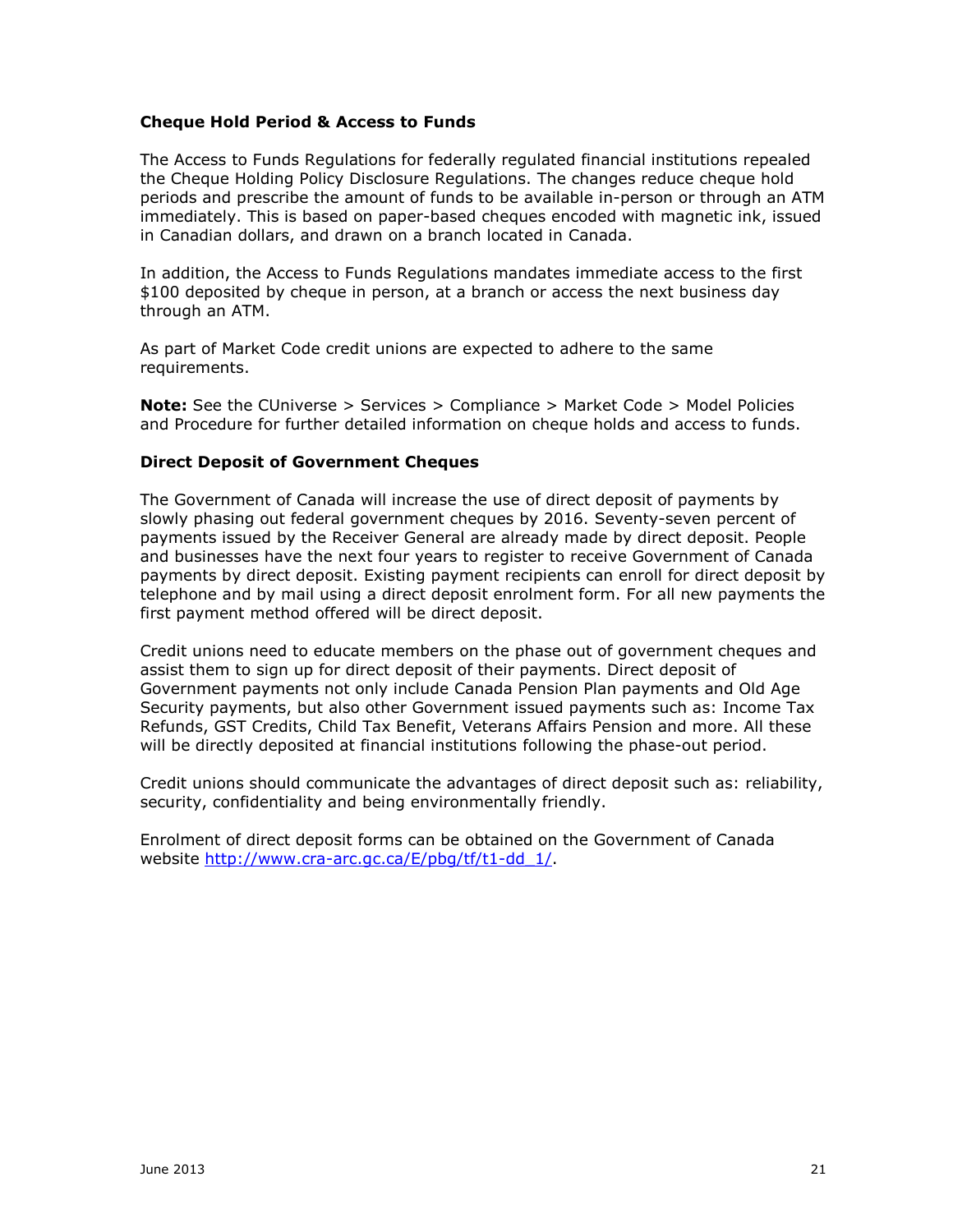# <span id="page-21-0"></span>**Account Opening Process and Associated Forms**

Below is a list of consumer deposit forms and their usage as related to Market Code. Forms are listed in function order rather than form number order. Function order is divided as follows:

- Account Opening Documentation (Contract)
- Attachments
- Account Management Forms
- Index/Equity Linked Term Deposit Applications and Agreements
- Prevention of Money Laundering
- Power of Attorney and Estate Forms
- Miscellaneous Forms

#### **Account Opening Documentation**

The Financial Services Agreement (FSA), Personal Account Opening and Specimen Signature Agreement (PAOSSA) and the Terms and Conditions for Financial Services – Personal; is the contract that forms the foundation of the relationship between the credit union and its member. The following forms have been developed for this purpose:

EDF 160.01 – Financial Services Agreement – Personal EDF 168.01 – Personal Account Opening and Specimen Signature Agreement EDF 169.01 – Terms and Conditions for Financial Services – Personal

Members are to receive a copy of their completed documentation, and if requested, a paper copy of the Terms and Conditions for Financial Services, at account opening. If a member prefers, the Terms and Conditions can also be accessed and reviewed on a credit union's website.

#### **Attachments**

Attachments are required to be completed at account opening when a trust account, estate account, or youth account for a child under the age of 12 is opened. Prevention of money laundering legislation requires information to be obtained on the parent/guardian of youth younger than 12. The following forms have been developed in this regard.

EDF 161.01 – Attachment for Trust or Estate Account – Personal EDF 163.01 – Attachment for Youth Account - Personal

**Note:** Form EDF 163.01 can also be used when youth want to give parents signing authority on the account or want parents to receive their statements. It also includes a section for revocation of signing authority for parents.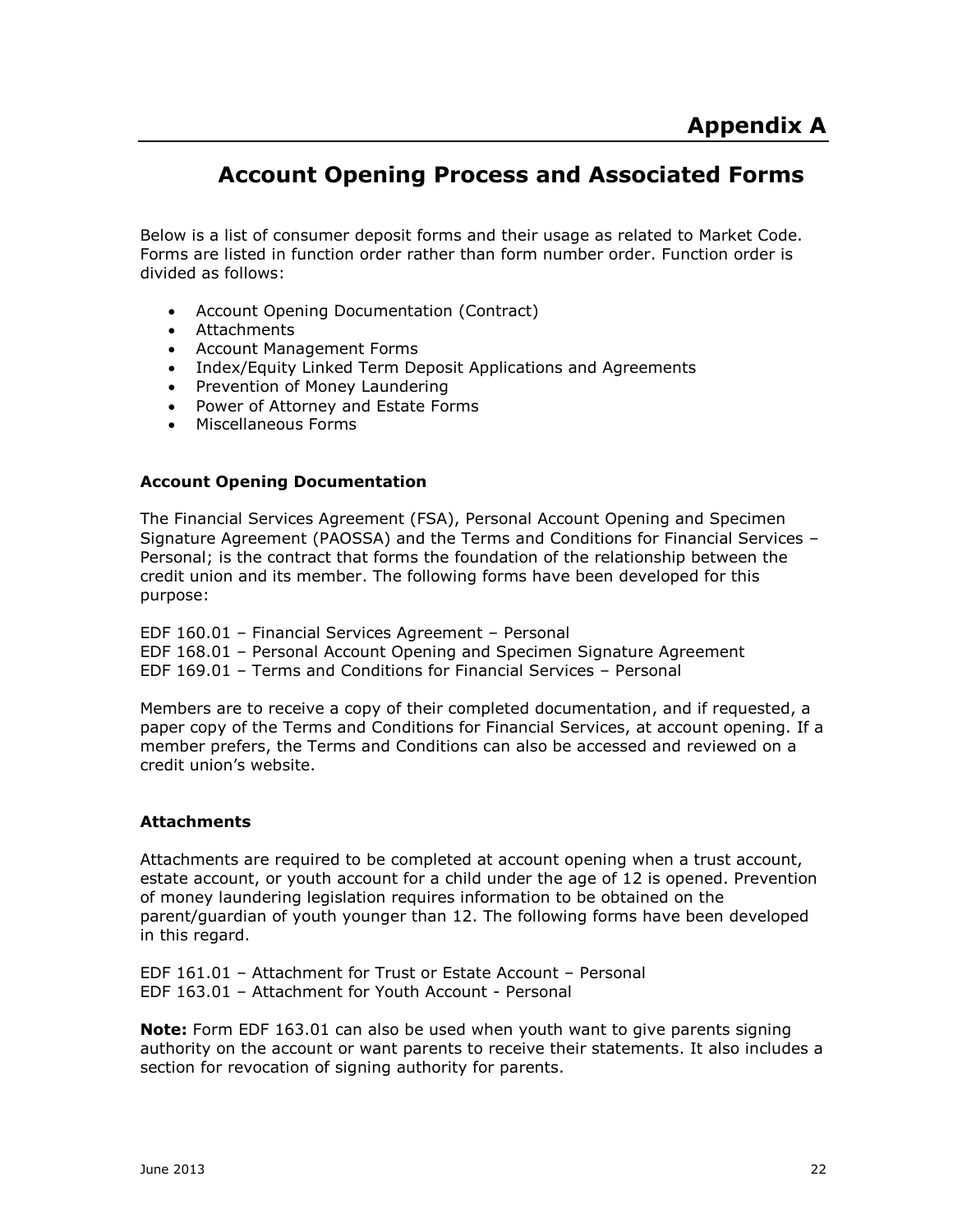#### **Account Management Forms**

These forms are optional and can assist the credit union in managing changes on accounts when required.

EDF 152.01 – Power of Attorney (POA), Guardian or Co-Decision Maker Record

This form was created to gather information on a Power of Attorney, Guardian or Co-Decision Maker for business purposes. If the POA, Guardian or Co-Decision Maker signs a signature card on behalf of the grantor, Part 3 of this document can be completed to record the additional information required for anti-money laundering purposes.

EDF 165.01 – Youth Account Indemnity (optional)

This form provides credit unions with added protection when opening youth accounts. Parents agree to make payment on any losses or expenses the credit union may incur in connection with the account operated by the youth.

EDF 7.212 – Account Holder Status Change (optional)

This form is used to process changes to information provided by or about the member such as change of address or phone number.

EDF 166.01 – Joint Account Signing Authorities

This form is used on personal joint accounts when the signing authorities are something other than "any one to sign."

EDF 167.01 – Removal of Name from Joint Account

This form is used when a joint owner requests to have his/her name removed from the account. Caution must be used when allowing this practice. The credit union should determine if there are any credit facilities attached to the account and address responsibility for the debt before any names are removed from the account. When the form is used, the joint owner indicates his/her release of ownership and all survivorship rights, confirms that he/she will remain jointly and severally liable for any cheques or other instruments written but not processed at the time of the request, and further indicates that he/she will deliver any Membercards or Global Payment cards held on this account, to the credit union.

#### **Index/Equity Linked Term Deposit Applications and Agreements**

The index/equity linked product documents were reviewed for Market Code to simplify language where possible . Access to these forms is through subscription to the products. These investment receipts include:

- North American Basket™ Equity Linked Term Deposit Application and Agreement
- MarketFlex<sup>®</sup> Index Linked Term Deposit Application and Agreement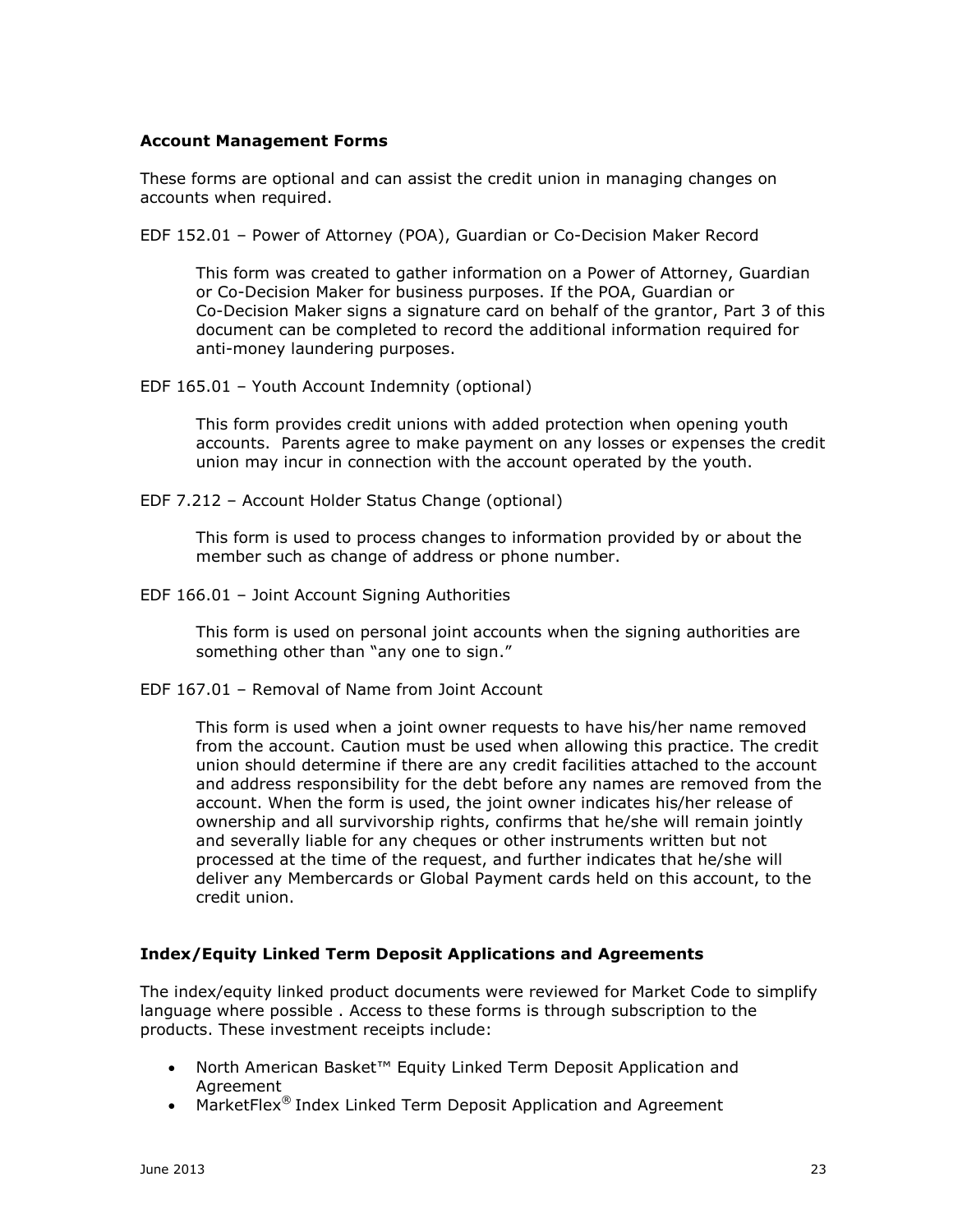Prairies Basket™ Equity Linked Term Deposit Application and Agreement

SaskCentral includes in the suite of electronic deposit forms a term deposit receipt:

EDF 7.029 – Personal Term Deposit Application and Agreement

#### **Prevention of Money Laundering**

Proceeds of Crime (Money Laundering) and Terrorist Financing Regulations require financial entities to ascertain the identity of individuals initiating prescribed transactions and to keep a record of these transactions. To assist the credit union in recording the required information, the following forms have been developed:

AML 9.310 – Loan Account Identification Record

This form can be used to record the identification of a borrower and to record the identification of signing authorities for business loans if not already recorded elsewhere.

AML 9.330 – Third Party Determination

This form is to be completed where there is a third party instructing what happens with an account.

AML 300.01 – Foreign Currency Transaction Ticket

For every foreign currency exchange transaction there is a requirement to keep a transaction ticket. A transaction ticket is a record that sets out the following information:

- the date, amount and currency of the purchase or sale;
- the method, amount and currency of the payment made or received;
- if the transaction was \$3,000 (Canadian) or more, the name and address of the individual who carried out the transaction; and
- if the credit union has not previously ascertained the individual's identity; it is required to view and record the information.

If the banking system or receipt printer records the information noted in the first two bullets above, the credit union is not required to use this form. If the transaction is over \$3,000 (Canadian), the credit union can record the information on this form or on the Identification Record (AML 330.01).

#### AML 310.01 – Large Cash Transaction Record

There is a requirement for financial entities to view and obtain identification from individuals carrying out large cash transactions and to maintain a record of such transactions. This form is used for cash transactions of \$10,000 or more (Canadian or equivalent) for both account holders and non-account holders.

If the cash is being deposited to an account, you must record the account holder name(s) and account number(s).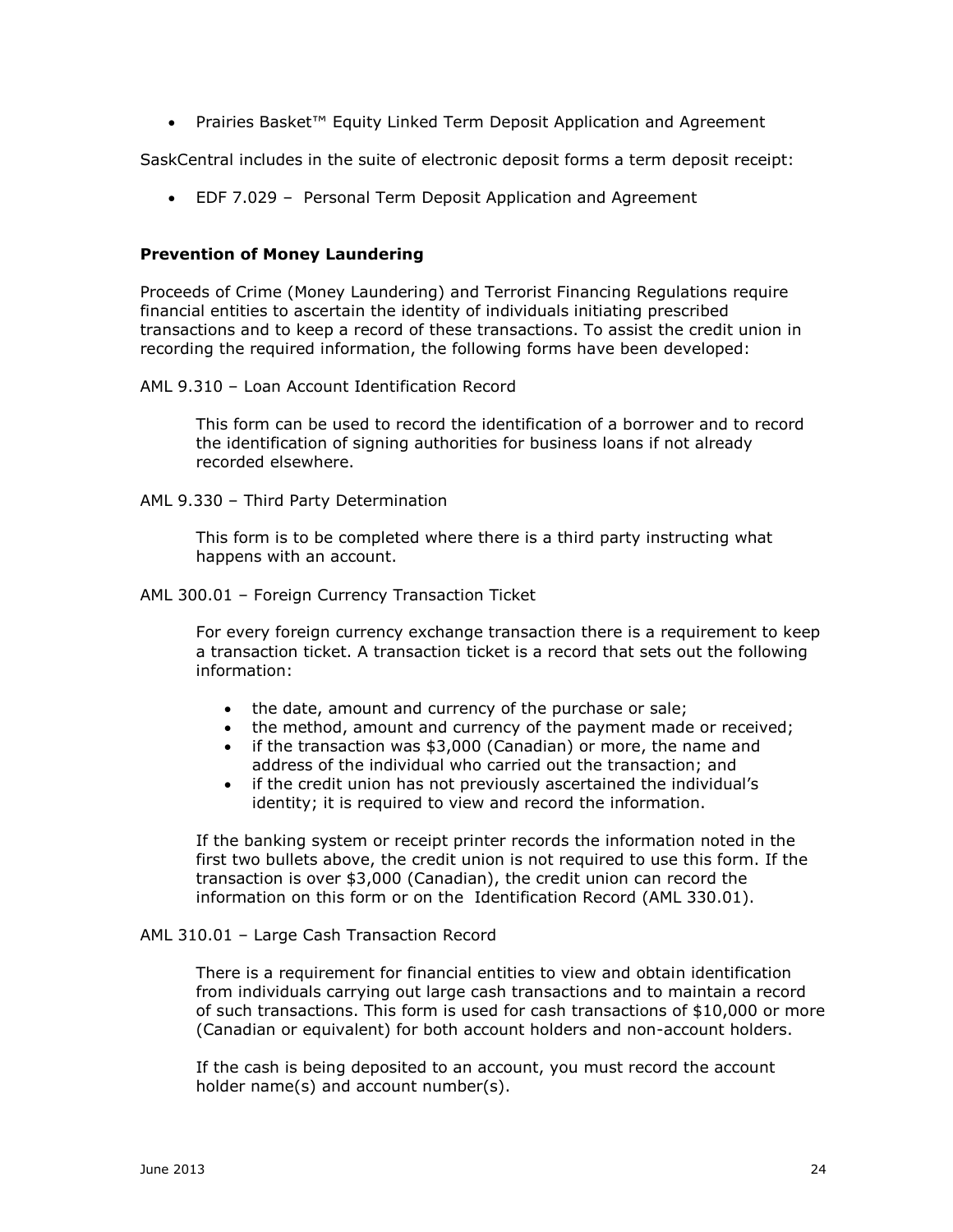For large cash transactions, the third party determination section must be completed.

AML 311.01 – Suspicious Transaction or Attempted Transaction Reporting Form

This form is for internal credit union use only. It is **not to be completed in front of the member**. It is an offence to reveal that the credit union will or may report a transaction as suspicious.

The purpose of this form is for the employee to record details regarding a transaction that he/she believes may be suspicious of money laundering activity. The employee who identifies a possible suspicious transaction should complete as many details as possible and send the completed document to his/her supervisor. The supervisor will review the form, add any comments regarding the member/account and forward the form to the credit union Money Laundering Compliance Officer. The compliance officer will determine whether the transaction should be reported to FINTRAC and if so, report according to FINTRAC procedures.

AML 312.01 – Politically Exposed Foreign Persons Prescribed Transaction Record

To be completed where the individual is determined to be a Politically Exposed Foreign Person

AML 320.01 – Prescribed Transaction Record

In addition to the requirements for foreign currency exchange and large cash transactions, there are specific requirements for transactions performed for non-account holders. Financial entities must record any remittance, transmission or electronic funds transfers of \$3,000 or more (sent or received) for a non-account holder. The credit union must also record the purchase or redemption of money orders, traveller's cheques or other negotiable instruments. Identification from the individual completing the transaction must be obtained and recorded.

AML 330.01 – Identification Record

This form can be used to update personal information for both business and anti-money laundering purposes including name, mailing or civic address, identification, occupation, contact numbers, email address, employment etc. It can also be used to record an Alternate Contact or be used to obtain a sample signature.

AML 340.01 – Client Identification Confirmation Recorded

There may be cases when one or more of the signors on an account are not available to provide the required identification in person. This form may be used in special situations.

Additional signors could be verified by another individual or entity using form AML341.01 – Agent for Ascertaining Client Identity Agreement.

AML 341.01 – Agent for Ascertaining Client Identity Agreement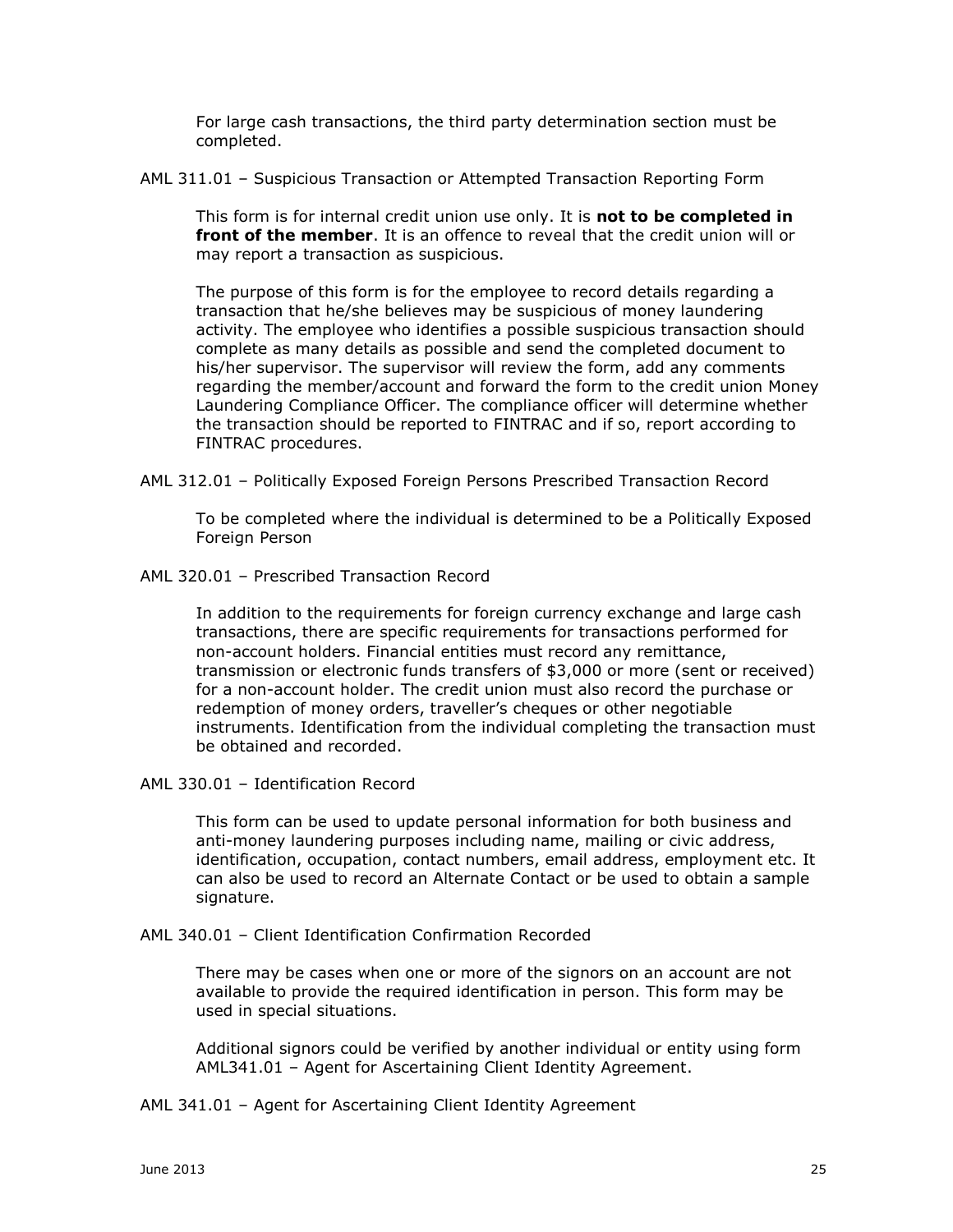This form must be used with AML 340.01 – Client Identification Confirmation. This document outlines the responsibility of the Agent and obtains their agreement to act on behalf of the credit union for the purpose of ascertaining the identity of a particular individual. The credit union must find the person or entity to act as Agent on their behalf.

#### **Power of Attorney and Estate Forms**

SaskCentral offers an *Enduring Power of Attorney – Property* form. Also available to credit unions are forms for use in estate situations – *Declaration and Agreement to Indemnify, Notice of Claim Against an Estate* and *Estate Payout Checklist.* 

EDF 5.027 – Enduring Power of Attorney – Property

This power of attorney is specific to credit union transactions. Some credit unions require their members to provide them with a power of attorney document obtained through a lawyer.

EDF 152.01 – Power of Attorney, Guardian or Co-Decision Maker Record

This form was created to gather information on a Power of Attorney, Guardian or Co-Decision Maker for business purposes. If the POA, Guardian or Co-Decision Maker signs a signature card on behalf of the grantor, part 3 of this document can be completed to record the additional information required for anti-money laundering purposes.

EDF 183.01 – Declaration and Agreement to Indemnify

Used when a Will exists but Letters Probate will not be obtained. Each executor should complete one copy for the credit union.

EDF 184.01 – Declaration and Agreement to Indemnify – Beneficiary

Used when no Will exists. Each beneficiary should complete one copy for the credit union.

EDF 191.01 – Notice of Claim against an Estate

Used when the deceased is indebted to the credit union.

EDF 190.01 – Estate Payout Checklist

Designed to assist the credit union in the administration of a deceased member's accounts

#### **Miscellaneous Forms**

EDF 4.008 – Safety Deposit Box Lease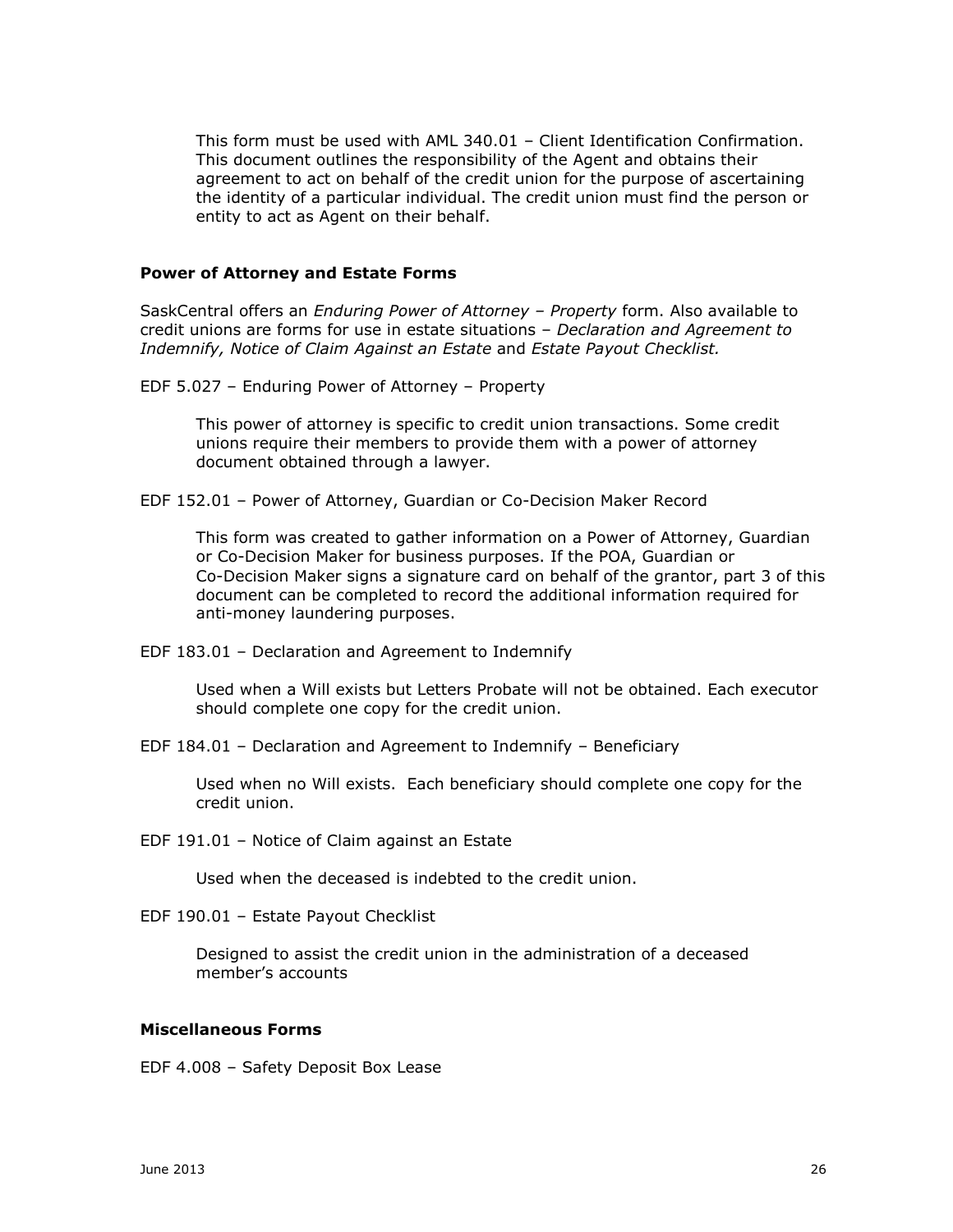The contract between the credit union and a member to rent a safety deposit box

EDF 4.011 – Record of Safety Deposit Box Access

This form is signed before a member accesses his/her safety deposit box

EDF 192.01 – Listing of Safety Deposit Box Contents

Used when the credit union employee and the executor for a deceased member access the box for the first time after the box owner has passed away. All contents of the box should be recorded in this document.

EDF 4.014 – Receipt for Securities

Used when the credit union has been asked by a member to store an item for safekeeping or when a security is pledged to the credit union as collateral.

EDF 200.01 – Credit Union Referral Service

This form is completed when a member is moving and the credit union is referring him/her to another credit union.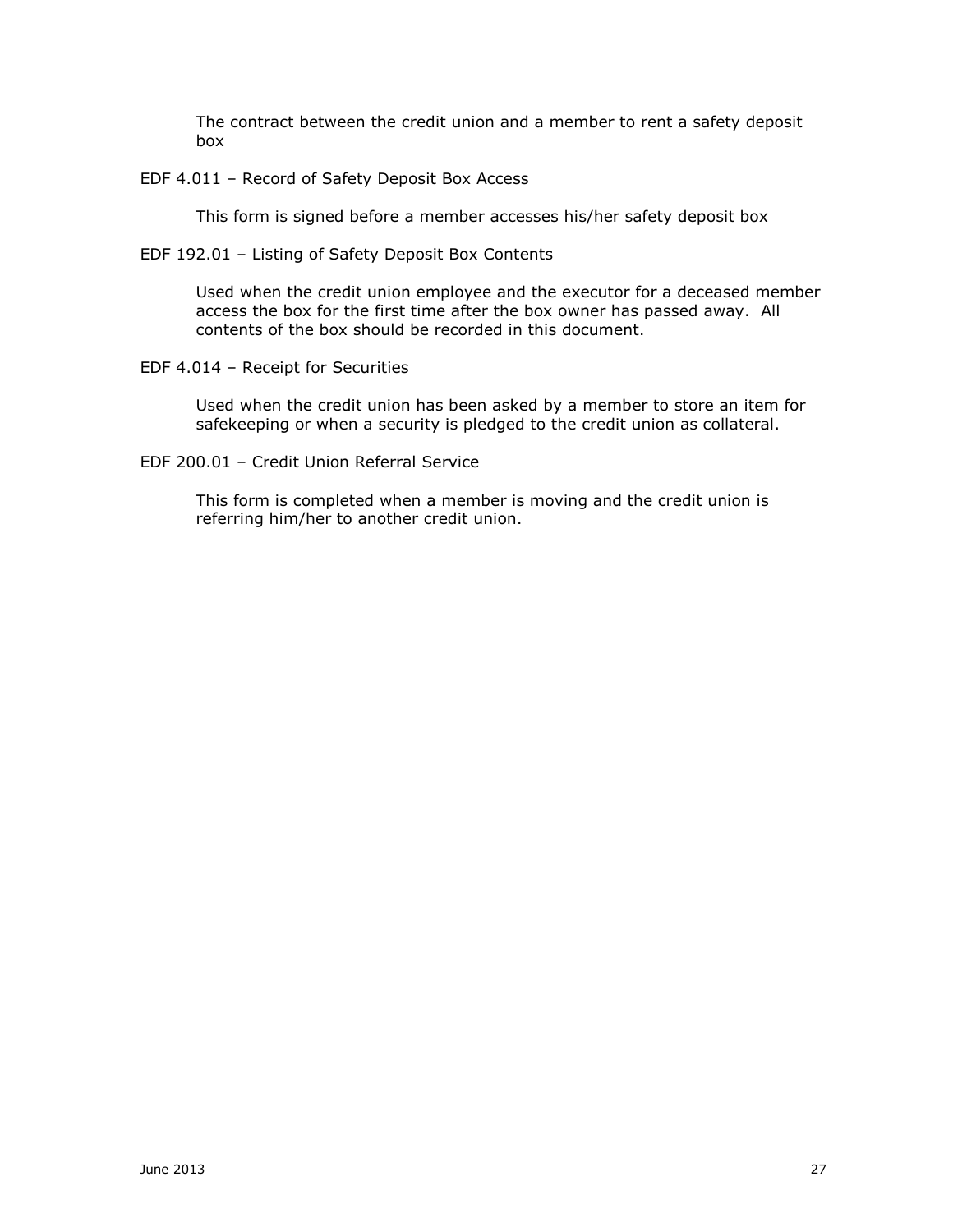# **Questions and Answers**

#### <span id="page-27-0"></span>**Q: What account opening documents form the contract with the customer?**

- **A:** The Financial Services Agreement, Personal Account Opening and Specimen Signature Agreement (PAOSSA) and Terms and Conditions for Financial Services form the contract between the credit union and the customer. They govern the operation of the account. Customers should receive a copy of these documents at account opening.
- **Q: How many pieces of personal identification (ID) are required to open an account?**
- **A:** Although legal requirements and money laundering compliance only require one piece of identification, a best practice is to obtain at least two pieces of identification at account opening.
- **Q: For what purposes does the credit union collect and use member information?**
- **A:** When opening an account the credit union asks a member for personal, financial, and credit information. The purpose of obtaining this information is to: (i) verify identity; (ii) understand member needs and eligibility for products and services; (iii) open, maintain and administer the account and provide the member with financial services that meet their needs; (iv) obtain credit reports and evaluate credit rating and credit worthiness; (v) administer and manage security and risk in relation to the account and the financial services provided to the member; (vi) comply with legal and regulatory requirements; (vii) assist in dispute resolution; (viii) offer and provide the member with other products and services of the credit union and its affiliates and service suppliers.

#### **Q: Are we required to review all the Terms and Conditions of the FSA with a member at account opening?**

- **A:** While it is not necessary to explain every paragraph in the agreement to a member, key clauses should be referenced such as:
	- Terms and Conditions
	- Fair Dealings
	- Overdraft Protection (if applicable)
	- Account Statement
	- Closing My Account
	- Fees
	- Stop Payments
	- Collection and Use of Information
	- Privacy
	- Changes to Agreement
	- Electronic Communication
	- Relationships and Third Party Transactions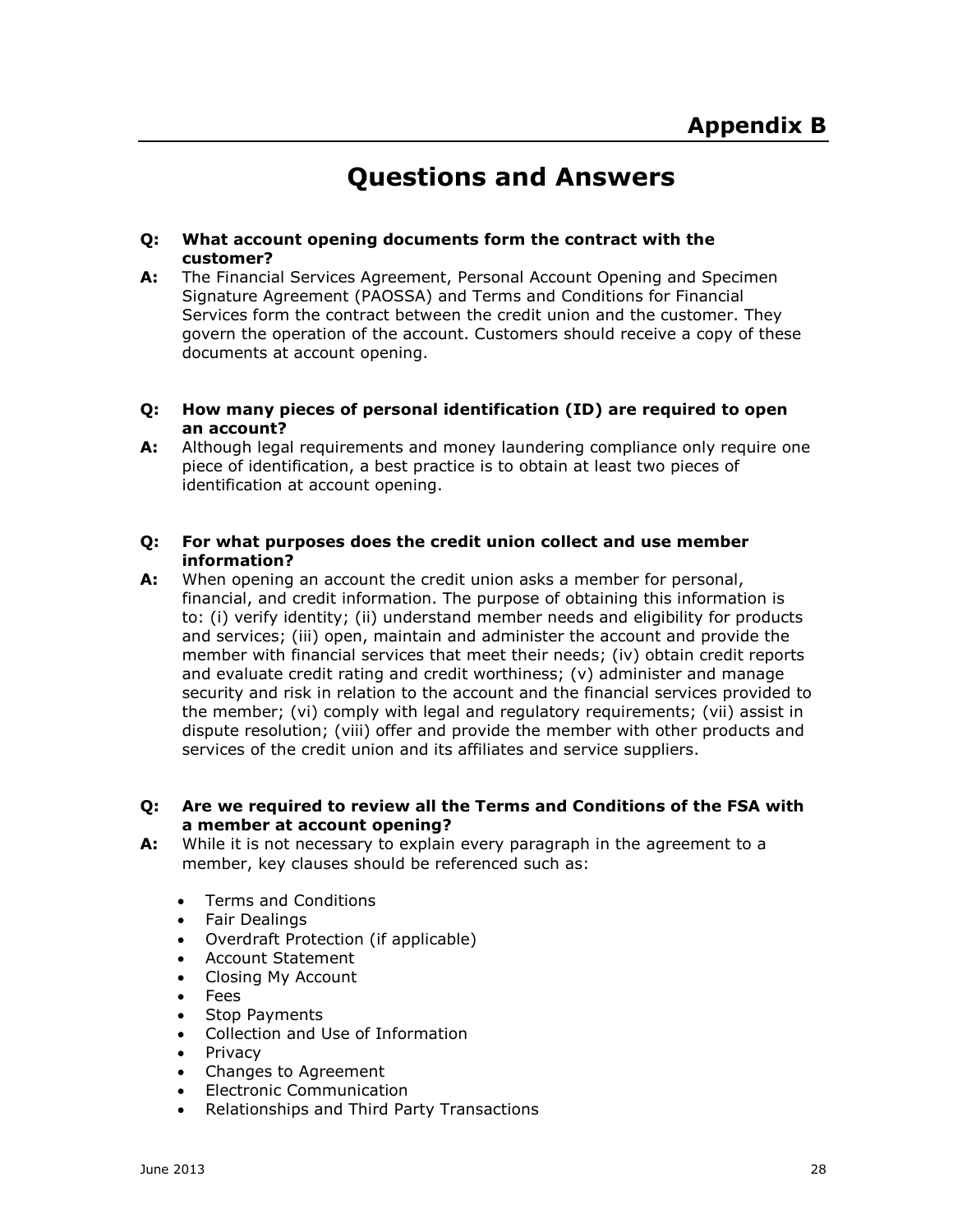- Liability of the Credit Union
- Joint Account (if applicable)
- Trust Account (if applicable)
- Estate Account (if applicable)
- Youth Account (if applicable)

#### **Q: Can the credit union refuse to open an account?**

- **A:** There must be a good business reason for a credit union to refuse opening an account. Reasons to refuse opening an account include:
	- The credit union has reasonable grounds to believe that the account will be used to break the law or commit fraud.
	- The individual has committed a crime or fraud against the credit union during the past seven years.
	- The credit union has reasonable grounds to believe that the individual intentionally provided false information when the account was opened.
	- The credit union has reasonable grounds to believe that opening the account would expose employees to physical harm, harassment or abuse.
	- The individual will not agree to let the credit union verify if the above four circumstances may apply to him/her or will not let the credit union verify the pieces of identification that were presented.
	- The individual cannot provide the credit union with acceptable identification.

**Note:** Without evidence of fraud or any other illegal activity in relation to the bankruptcy, the fact that an individual is or has been bankrupt does not by itself constitute reasonable grounds to believe that an account for the individual is to be used for illegal or fraudulent purposes. Therefore the credit union cannot refuse to open a personal account for a customer just because they have been bankrupt.

#### **Credit unions may also refuse to open an account:**

- If they have experienced significant losses in past dealings with the individual.
- The credit union must ensure the business reason is not in violation of any law or The Saskatchewan Human Rights Code.
- Have other sound business reasons for refusing to open the account.
- **Q: How does the credit union notify members of changes to the Terms and Conditions of the Financial Services Agreement?**
- **A:** Members must be notified of changes by mail or electronically (if them member prefers to bank electronically). A paper copy must be made available upon request. If the member agrees, the amended Terms and Conditions can also be accessed through the credit union's website. Notice that changes have occurred must be provided for 30 days. The member's use of the account after the effective date of changes is his/her acceptance of the revised agreement.

#### **Q: Can a member elect to suppress paper statements and only receive electronic statements?**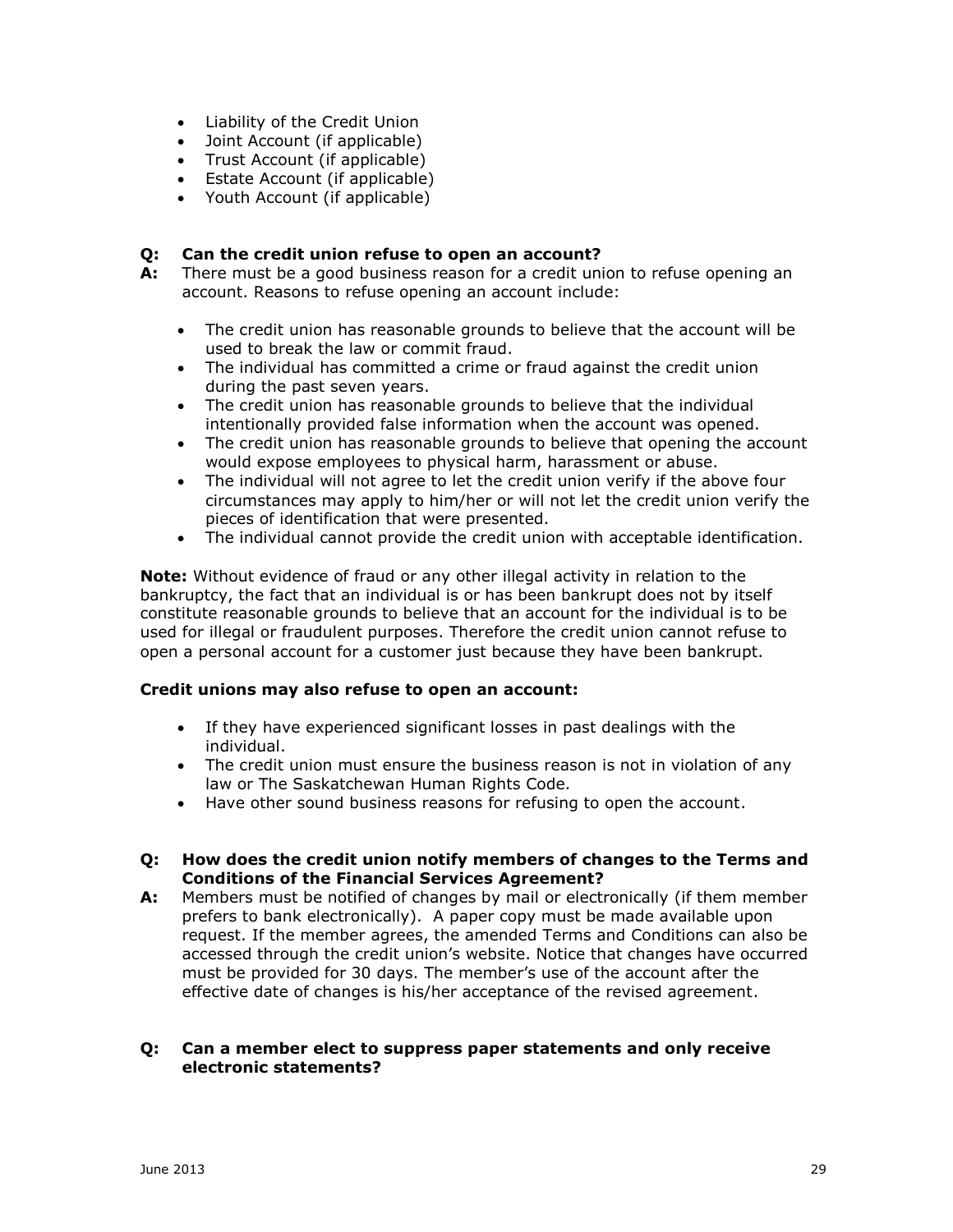**A:** Yes. If a member wants to cancel his/her paper statement and start receiving a statement electronically, he/she must indicate this to the credit union. Checking the 'Receipt of Statement' box on the FSA is sufficient instruction for the credit union to allow electronic statements for all accounts with the exception of loans. Suppressing paper loan statements must be authorized separately and must specifically reference loans. Loan application forms contain the authorization to suppress paper statements on specific loans. Form ELF 9.008 was developed to suppress paper statements on all loans.

#### **Q: When does an account become inactive?**

**A:** An account is considered inactive if no transaction, request or acknowledgement of a statement of account has been completed for two years.

#### **Q: When can the credit union close a member's account?**

**A:** The credit union can close an account without giving notice to the member if they do not operate their account(s) or conduct their business in a satisfactory manner. For example, if a member has an unauthorized overdraft balance due to NSF items, outstanding service charges or the account is being used for illegal purposes.

A credit union can also close an account(s) without reason by giving a member at least 30 days' notice.

- **Q: Does a credit union employee have to tell members what the compensation is when selling a third party product?**
- **A:** No, however the employee must disclose what the relationship is between the credit union and the third party when selling the product or service.

#### **Q: How long do members have to report a discrepancy on their account?**

**A:** Members are to examine their statements and report to the credit union any errors, irregularities or forgeries. Any discrepancies must be reported to the credit union in writing or by email within 30 days, otherwise the statement and balance shown are considered correct. Statements forwarded by mail are deemed received by the member on the day after mailing. Statements provided electronically are deemed received by the member on the last day of the month for which the statement applies. After the 30 day period has elapsed, members have no claim against the credit union for reimbursement even if a transaction is forged, unauthorized or fraudulent.

#### **Q: What are the features of basic banking services as required by Market Code?**

**A:** No charge for deposits Use of debit card Cheque writing privileges Free updated account statement At least eight debit transactions per month, of which at least two can be done in-branch Maximum monthly fee of \$4.00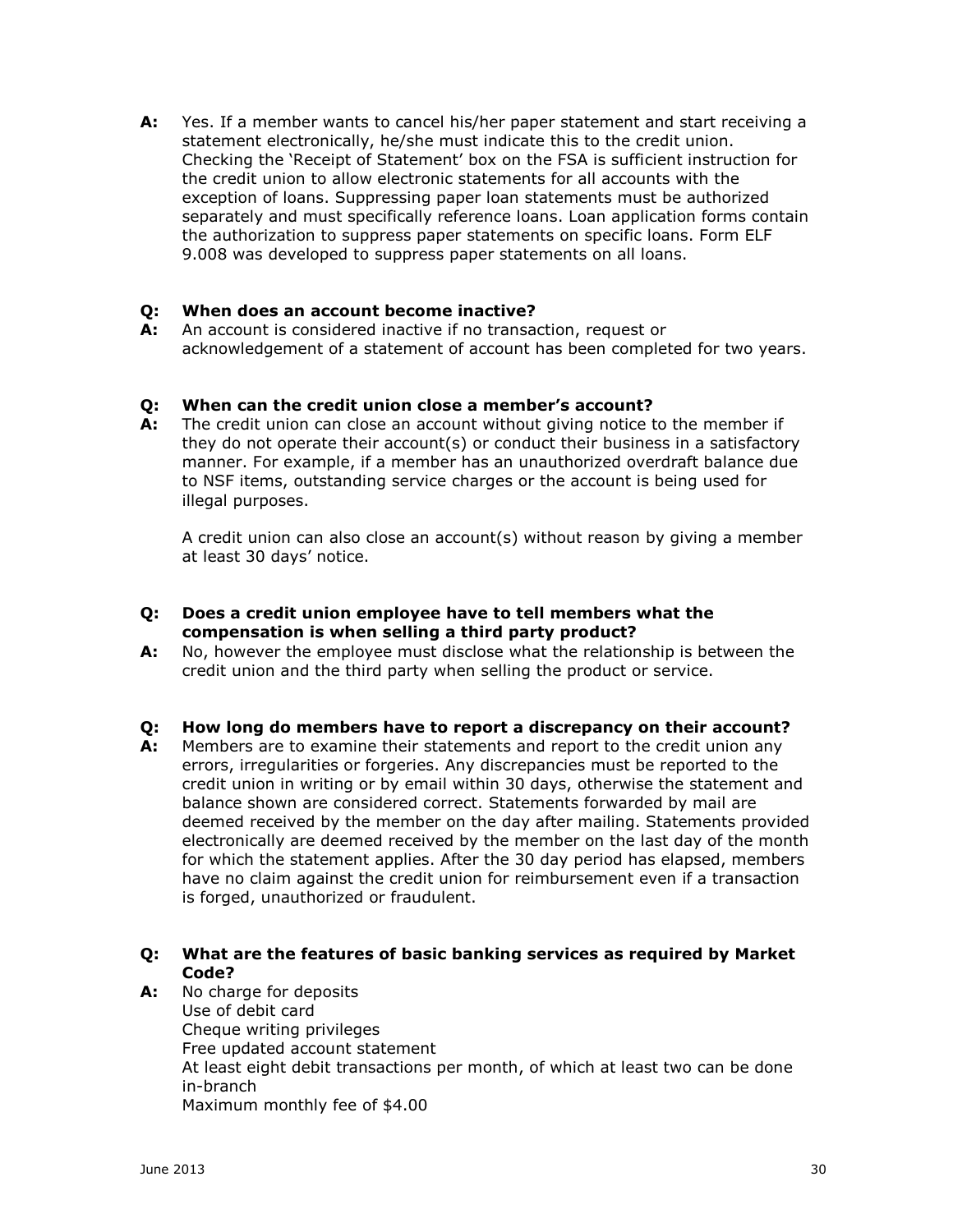- **Q: How much notice does the credit union need to give members when fees and charges are changing or when there are changes to Terms & Conditions?**
- **A:** Thirty days.
- **Q: Does the credit union have to cash Government of Canada cheques for non-members?**
- **A:** Yes. Recent amendments to Market code recommend credit unions follow federal regulations that require that any federally regulated bank branch that dispenses cash through a teller must cash a Government of Canada cheque subject to the following conditions:
	- $\bullet$  the cheque is for \$1,500 or less
	- the individual cashing the cheque shows acceptable identification

There is an indemnity of up to \$1,500 per occurrence provided by the federal government to all financial institutions which provide this service.

A federally regulated bank branch can refuse to cash a Government of Canada cheque if:

- the individual cannot produce proper identification
- there are grounds to believe that:
	- the cheque is counterfeit
	- the cheque has been altered in some way; or
	- the cheque is connected with a crime or fraud

There is no legal requirement that a credit union cash a Government of Canada cheque for anyone who is not a member. However, in light of the federal regulations for banks and the indemnity provided to all financial institutions, this is an indication of an expected industry standard.

It should be noted that *The Financial Administration Act* provides that no financial institution, including a credit union, shall charge a fee for cashing a Government of Canada cheque.

The production of federal government cheques will be phased out by 2016.

#### **Q: Does the credit union have to cash a cheque for a non-member that is drawn on one of its member's accounts?**

**A:** There is no legal requirement for credit unions to provide services to nonmembers. Where bylaws allow credit unions to provide services for nonmembers, they may choose to provide cheque cashing services and may have an established fee for providing those services.

#### **Q: How does the credit union notify members if a branch is closing?**

**A:** The credit union must give members at least four months' notice that a branch will be closing. Notice must be given by posting the closure information in a public area of the credit union and by providing written notice to each member of the branch.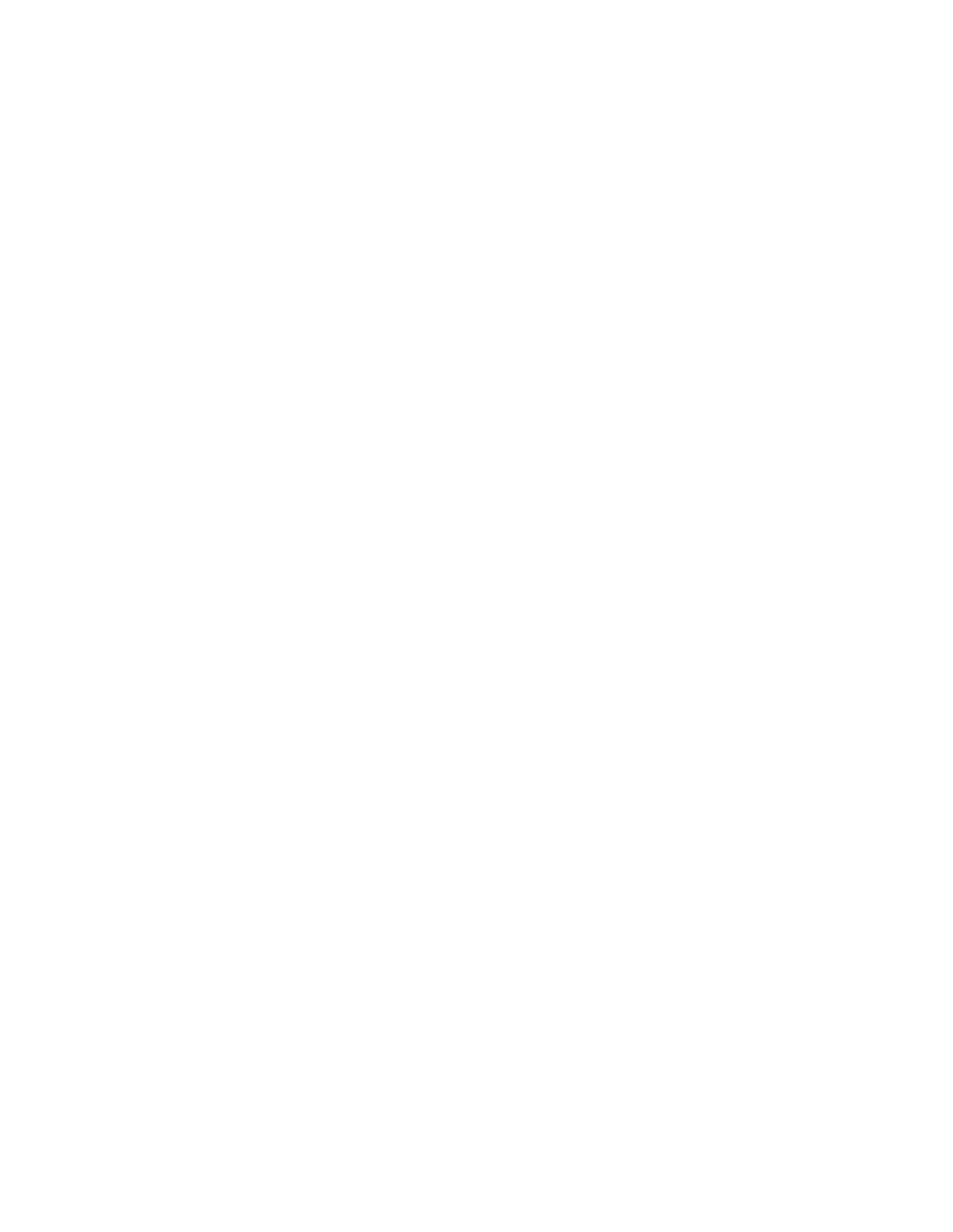# **Our commitment to integrity.**



# **MARKET CODE**

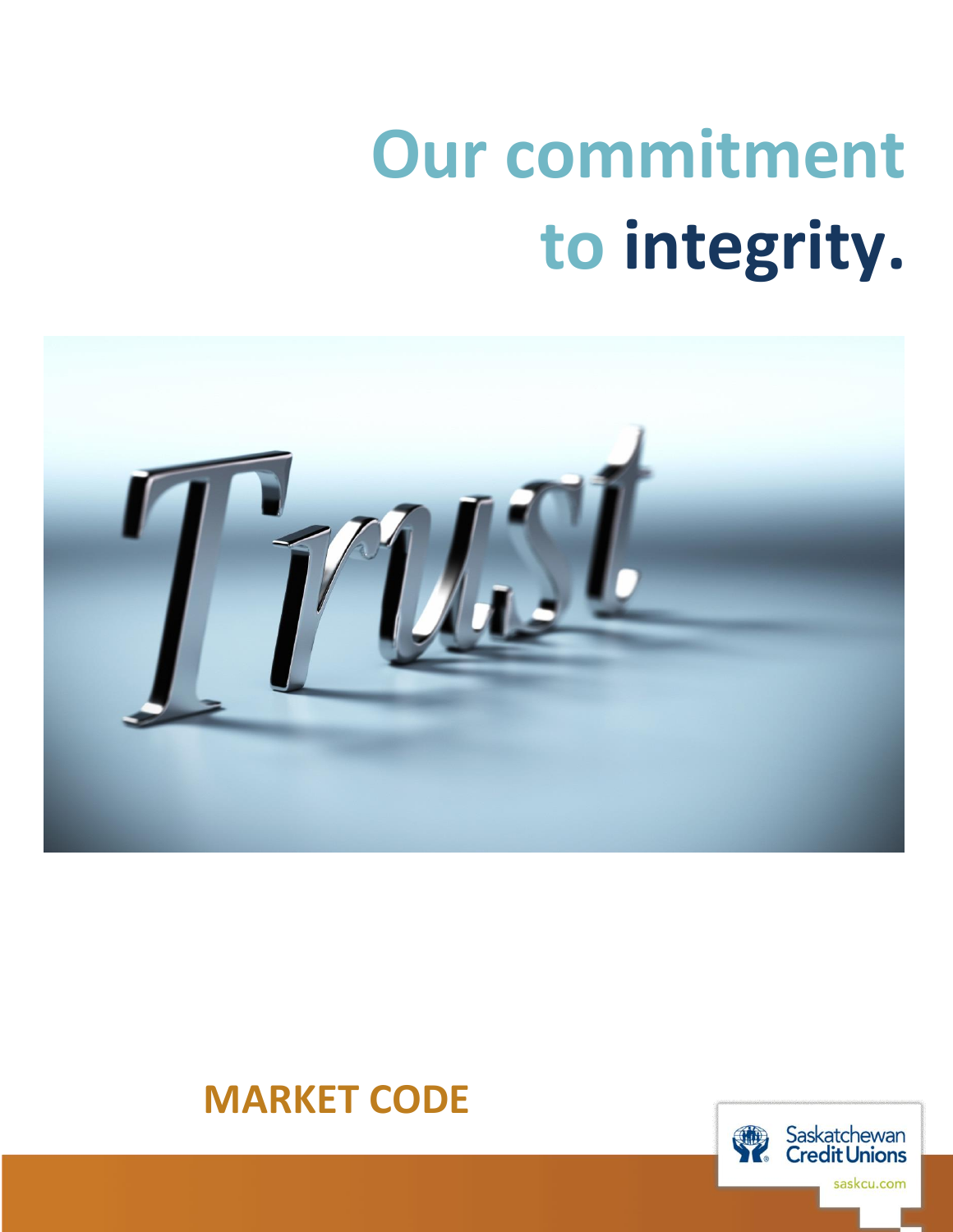#### <span id="page-33-0"></span>**For Member Reference**

# **Market Code**

The credit union and its employees have always been committed to delivering a high quality of service to members and customers. The Market Code that follows builds on this commitment. This Market Code identifies the market practice standards and how the credit union subscribes to the standards.

# **Our Conduct and Co-operative Values**

The Market Code represents the standards the credit union embraces as an organization, the way the credit union conducts itself and how it will continue to treat existing and potential members and customers as it works to maintain the member's trust, while living out our co-operative values.

The credit union subscribes to the co-operative principles as endorsed by the International Co-operative Alliance and the international credit union operating principles as endorsed by the World Council of Credit Unions. The credit union is member-owned and democratically controlled. The goal is to provide a measurable economic and social benefit to members and communities by incorporating the following values in all that it does:

**Co-operation and Accountability** – Co-operatives are based on the values of self-help, self-responsibility, democracy, equality, equity and solidarity. Co-operatives work together through a belief that we can accomplish more together than alone. The credit union takes into account the effect of its actions on others. In the tradition of our founders, co-operative members believe in the ethical values of honesty, openness, social responsibility and caring for others.

**Communication** –The credit union communicates in an open, effective and timely manner.

**Community Impact** –The credit union actively supports the development of communities locally, provincially and beyond. Communities are stronger because of the credit union system.

**Employee Satisfaction** –The credit union respects its employees and their contribution to its success. The credit union encourages employee involvement and participation. It recognizes and rewards them for their creativity, teamwork and achievement. The credit union supports employee development by providing training and educational opportunities. The credit union respects its employees' need to balance personal and professional lives.

**Financial Strength** –The credit union's strong financial performance allows it to invest in its members and the community for future growth. It balances the need for financial results with the needs of members and communities. The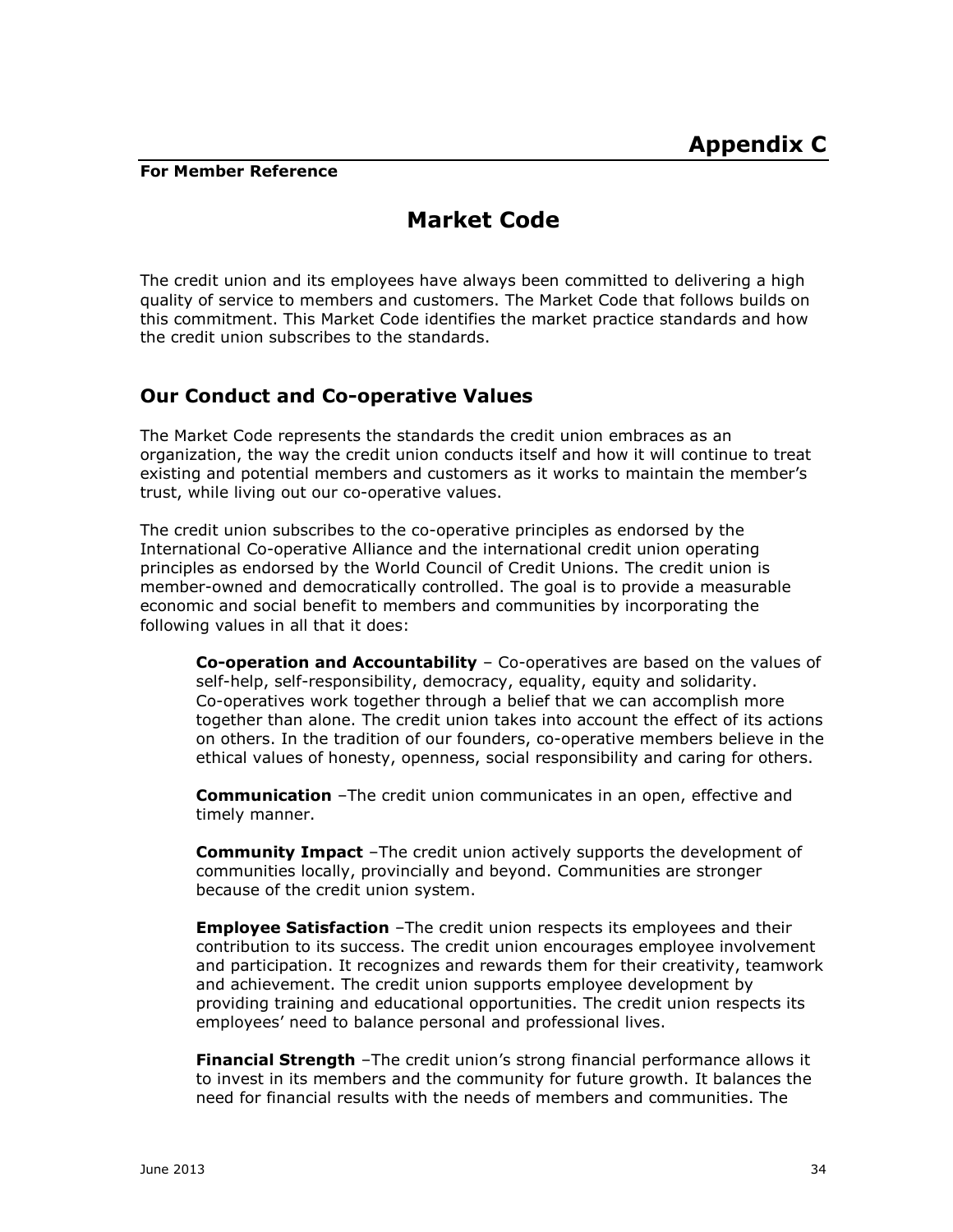trust and confidence of members is maintained through sound business practice.

**Product and Service Excellence** –The credit union works with members and communities to understand their needs, and respond with innovative, high quality products and services. Credit union employees provide friendly, knowledgeable and helpful service.

**Professional Conduct** – Members' financial affairs are conducted with integrity and in a professional manner. The credit union ethical principles are rooted in concern for the individual. Confidentiality is integral to the way the credit union does business.

# **The Co-operative Difference**

Members, in addition to accessing financial services from the credit union, are also owners and decision-makers that have a say in the credit union's actions. Members elect a board of directors to provide leadership and ensure that members' views are represented.

Being an owner also means sharing in the credit union's success. The credit union's financial success is shared with its membership in accordance with the board's direction and in keeping with prudent business practices. Some credit unions offer lower interest rates and service fees, others distribute patronage dividends and many contribute to community initiatives.

As a community-owned financial institution, the credit union is sensitive to member satisfaction with the level of service members receive. The credit union invites members to provide it with comments on their services.

# **To Whom Does the Market Code Apply?**

The credit union has adopted the Market Code which sets out the standards of good business practice to follow when dealing with consumers.

The Market Code reflects the credit union's vision, mission, values, policies and practices. Adherence to the Market Code is mandatory for all employees, directors, board-appointed committees and officers.

It is the credit union's responsibility to understand and follow the Market Code and act in accordance with the highest standards of personal and professional integrity. Similarly, the credit union expects third parties providing credit union services to maintain high standards of business conduct and ethics. To that end, service providers will be advised the Market Code is available on the credit union's website, or a copy will be provided on request.

Market Code applies to all products and services offered by the credit union whether provided by branches, over the phone, by mail, on the Internet or through any other service delivery method.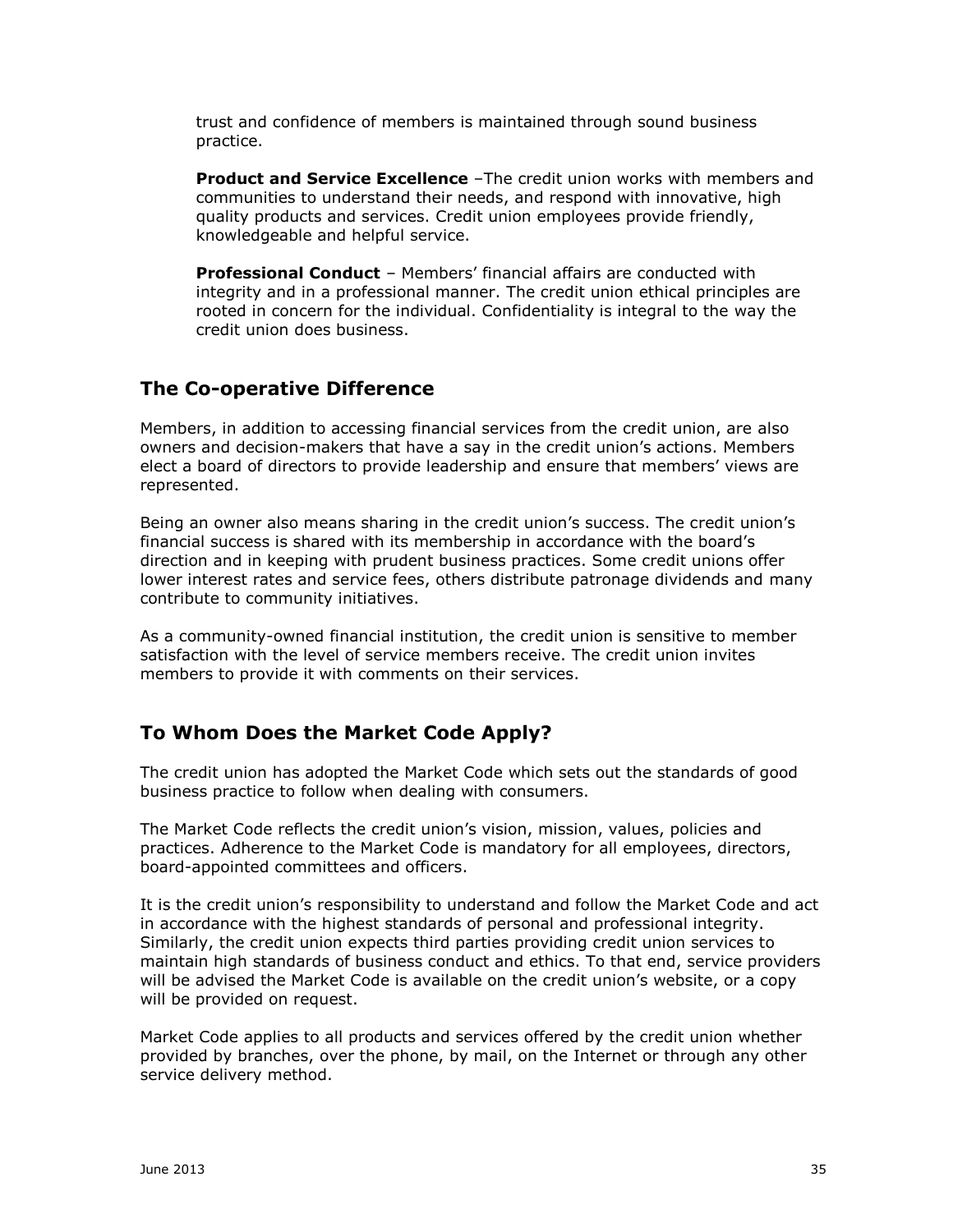The credit union is committed to supporting the Market Code by providing employees, directors, board-appointed committees and officers with orientation and information that ensures understanding, awareness and commitment. Their good judgment in applying the Market Code determines the conduct of the credit union.

The credit union will continuously explore and adhere to standards of practice and service in the financial services industry that are in keeping with co-operative values.

# **The Credit Union's Key Commitments to You, the Member**

The credit union will:

- act fairly and reasonably in all its dealings;
- make sure that advertising and promotional literature is clear and not misleading and that you are given clear information about its products and services;
- give you clear information about how an account or service works, the terms and conditions along with the fees and charges that apply to it;
- help you use its account and services by providing regular statements (where appropriate) and will keep you informed by providing notices of changes to the interest rates, charges or terms and conditions;
- try to help you deal with things that go wrong;
- have a complaint resolution process available to you, with no charge applied by the credit union, to address any complaints or concerns that may arise;
- as per the credit union's Privacy Code, treat all personal information as private and confidential, and operate secure and reliable banking and payments systems;
- train employees so they are qualified and capable of fulfilling their duties;
- abide by the co-operative values defining our standards of business conduct and ethics;
- publicize its Market Code, have copies available and make sure all employees are trained to put it into practice; and
- meet commitments in the Market Code.

# **Principles in Action**

#### **Products and Services to Meet Member Needs**

The credit union will provide general information about the rights and obligations that arise out of its relationship with you in relation to the banking services it provides. This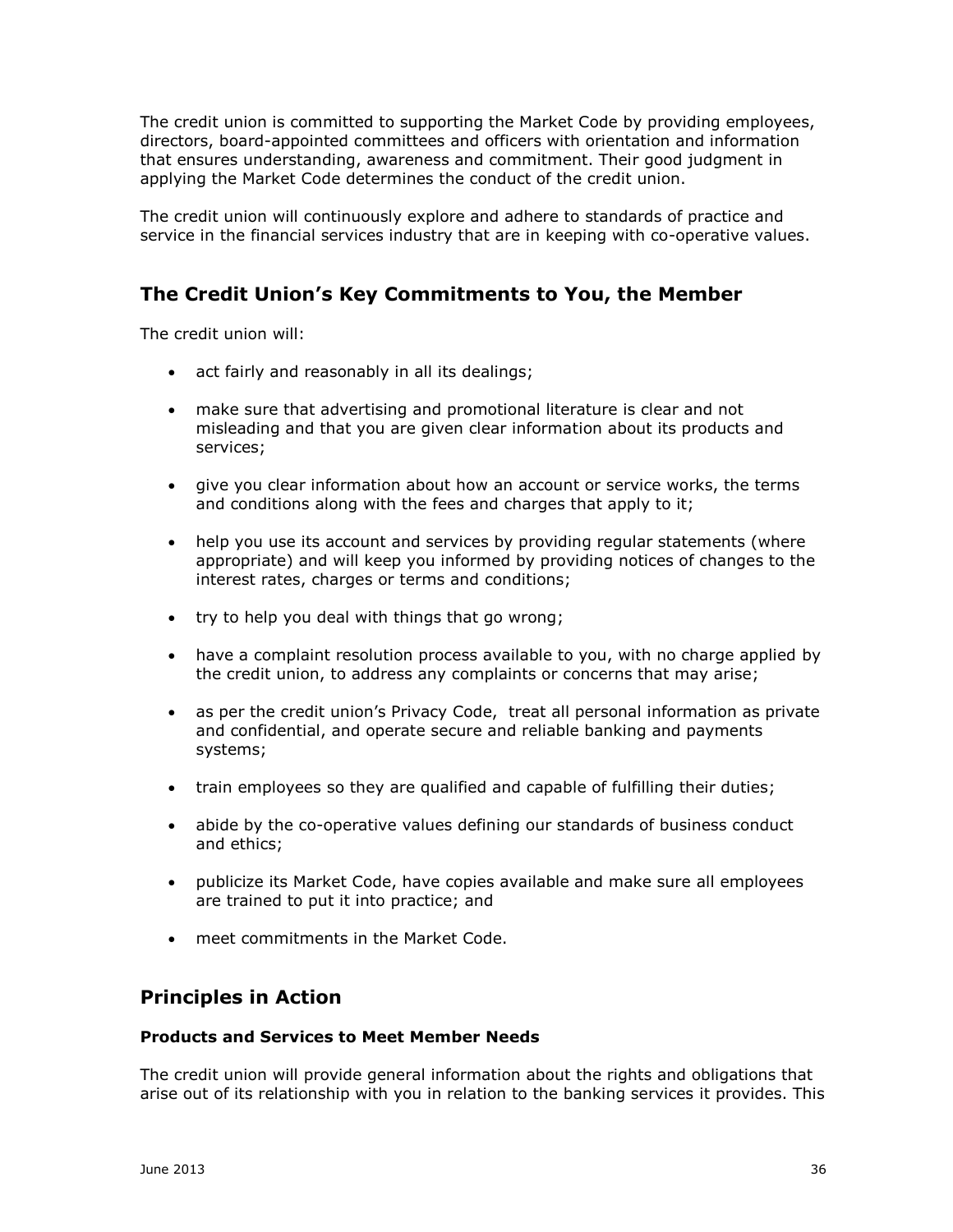will be provided at account opening when the Financial Services Agreement is completed, when the rights and obligations contained in the Financial Services Agreement are revised and throughout the relationship with you when the products/services you acquired from the credit union carry specific rights and obligations.

The credit union will facilitate informed decisions about its banking services:

- by providing disclosure of product and service information at the time of inquiry and/or at the time of acquisition. When this is not possible, information will be provided as soon as possible afterward. Relevant information will be provided along with product information to help you understand the basic financial implications of the transaction, the fees and charges associated and any terms and conditions that apply;
- by providing information in plain language;
- by answering any questions you may have;
- by providing a toll free # or branch number to call to enable you to speak to subject matter experts when you have a query or concern; and
- by explaining, when asked, the written information that has been provided.

If a member asks the credit union for assistance in helping plan the management of their financial affairs, the credit union will:

- work with the member to provide advice through authorized and licensed staff; or
- refer you to appropriate external sources for advice; or
- recommend you seek advice from another source.

If a product supplied is acquired from a third party, we will disclose relevant relationships to you at the time of product inquiry and/or product acquisition. The credit union may receive compensation from the sale of third party products or services.

The credit union will do its best to avoid situations where there is a conflict of interest. When there is a potential or perceived conflict of interest, the credit union will bring this to your attention and you will be given the opportunity to cancel, postpone or continue with the transaction.

The credit union will not discriminate against you on the basis of race, religion, age, pregnancy, marital status, gender, sexual orientation, ethnic or social origin, disability, color, ethics, belief, culture, language or birth, except to the extent that a distinction is required or justified by any law, or to the extent that the factor has commercial implications, or if a special product or service offering is designed for all members of a particular target market group.

#### **Advertising and Sales Practices**

The credit union will ensure its advertising and promotional literature is not deceptive or misleading.

The credit union will not practice tied or coercive selling.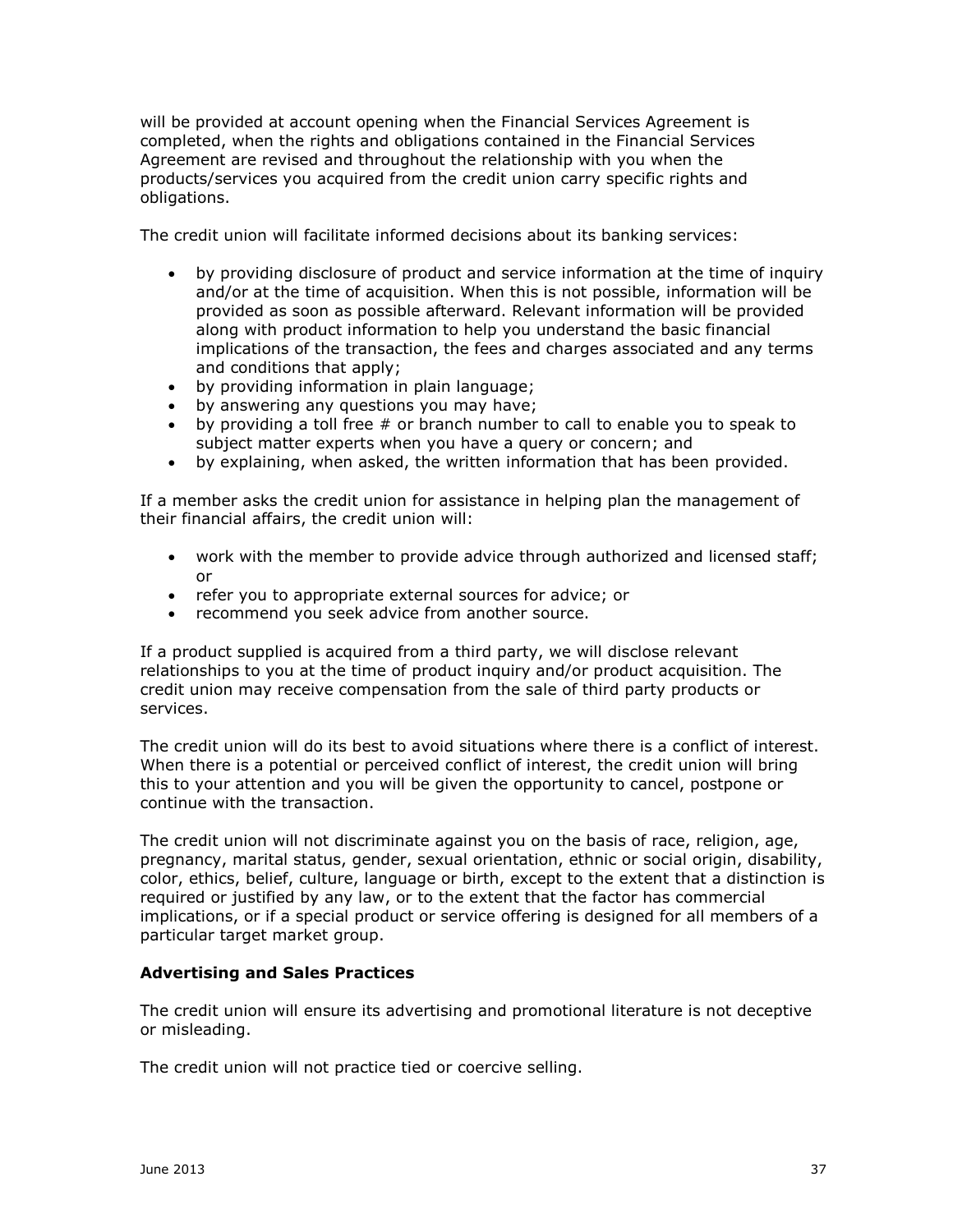The credit union will not impose undue pressure or coerce you to obtain a product or service from the credit union and any of its affiliates as a condition of obtaining another product or service from the credit union. You will not be unduly pressured to buy a product or service that you do not want in order to obtain another desired product or service. The credit union may show its interest in your business or appreciation of your loyalty by offering preferential pricing or bundling of products and services with more favorable terms. These practices should not be confused with coercive tied selling.

The credit union's requirements will be reasonable and consistent with its level of risk. The law allows the credit union to impose reasonable requirements on consumers as a condition for granting a loan or to provide a specific service, but only to the extent necessary for the credit union to manage its risk or its cost or to comply with the law.

The credit union will not knowingly take advantage of anyone through manipulation, concealment, abuse of privileged information, misrepresentation of facts or any other unfair dealing or unethical activity.

The credit union will act fairly and reasonably towards you in an ethical manner; in doing so, it will consider your conduct, its conduct and the contract between us.

In meeting the credit union's key commitments to you, it will have regard to its prudential obligations.

#### **Access to Basic Banking**

The credit union recognizes the importance of access to banking services and will take reasonable measures to ensure access to a basic banking account. A credit union may restrict account services to reasonably protect itself from credit losses from account users.

#### **Account Statements**

To help you manage your account and check activity on it, the credit union will provide regular account statements depending on the financial services being accessed. Statements may be provided monthly, quarterly or, at a minimum, annually. A statement may not be provided if, after taking reasonable steps, the credit union is unable to locate you.

#### **Notice of Service Fee Changes and/or Account Structure Changes**

The credit union will provide a minimum of 30 days' notice for changes in service fees and/or changes in account, product, or service structures that you are receiving.

#### **Notice of Branch Closure**

The credit union will provide a minimum of four months' notice in the event of a credit union branch closure.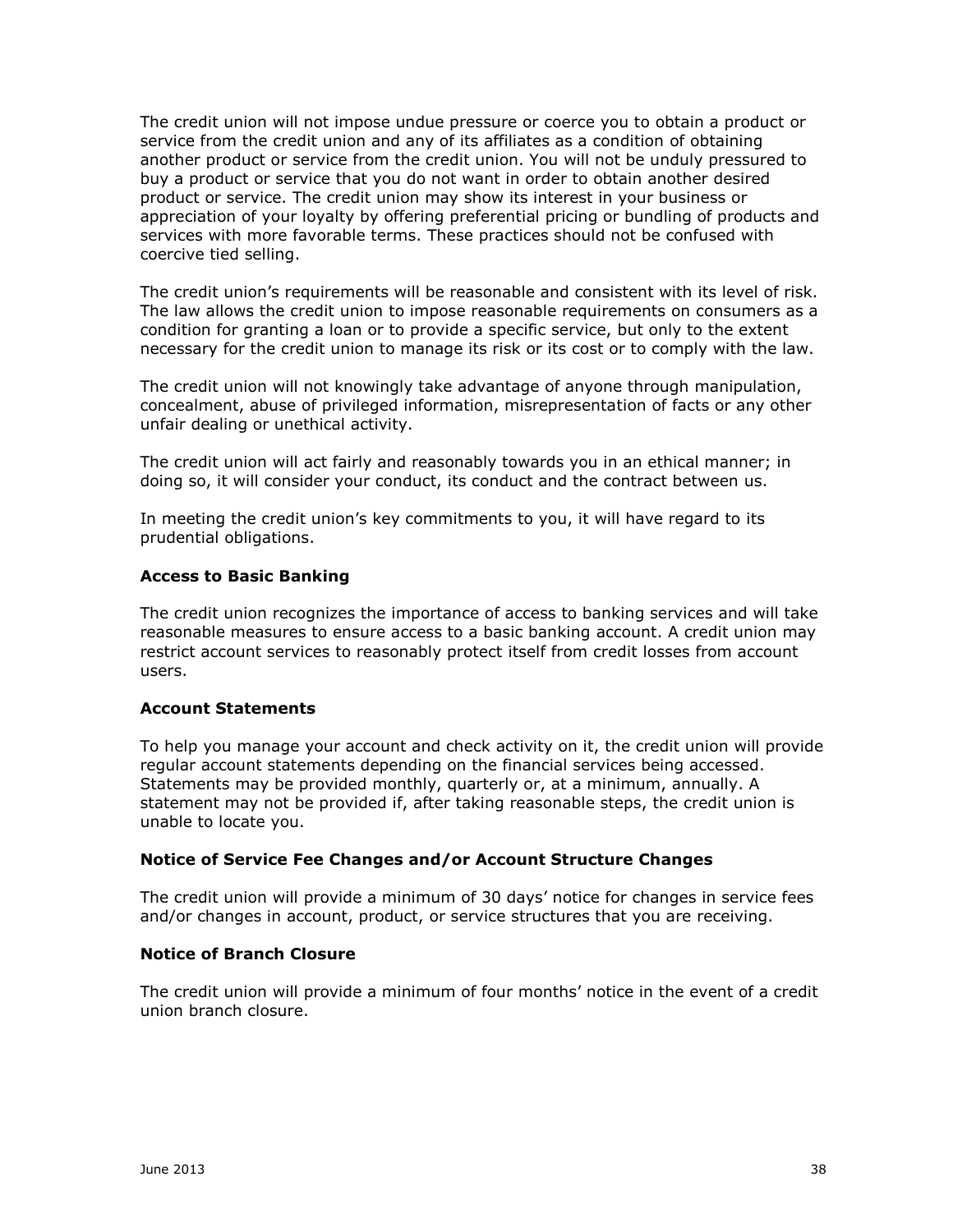#### **Changes to Terms and Conditions**

The credit union will provide a minimum of 30 days' notice to the terms and conditions that govern the operation of your account(s) as soon as changes are made. Notice can be provided through the credit union's website, and either by mail, statement message, or electronically.

## **Employee Training and Competency**

The credit union will ensure its employees are trained with appropriate accreditation and licensing so that they:

- acquire an appropriate level of knowledge to competently and effectively carry out their roles and responsibilities and provide the products and services they are authorized to provide;
- meet professional ethical standards and act with a high level of honesty, integrity, fairness, due diligence and skill; and
- have adequate knowledge of the provisions of the Market Code and comply with this code in dealing with you.

If accreditation and/or licenses are not prominently displayed, employees will identify the relevant accreditations and/or licenses they maintain at the time of product inquiry and/or product sale.

#### **Abiding by the Law**

The credit union will ensure that all products and services comply with relevant laws and regulations.

The credit union will comply with all applicable laws, rules and regulations of federal, provincial and local governments and other applicable public and self-regulating agencies as well as credit union policies that affect how we do our jobs.

## **Administration of the Market Code**

#### **Copies of the Market Code**

The credit union will provide a printed copy of Market Code upon request. The credit union shall also provide a copy of the Market Code on its website.

#### **Accountability**

The credit union is responsible for adherence to the Market Code and will designate a Compliance Officer who is accountable for the credit union's compliance with the Market Code. Ultimate accountability for the credit union's compliance with the Market Code rests with the credit union's board of directors.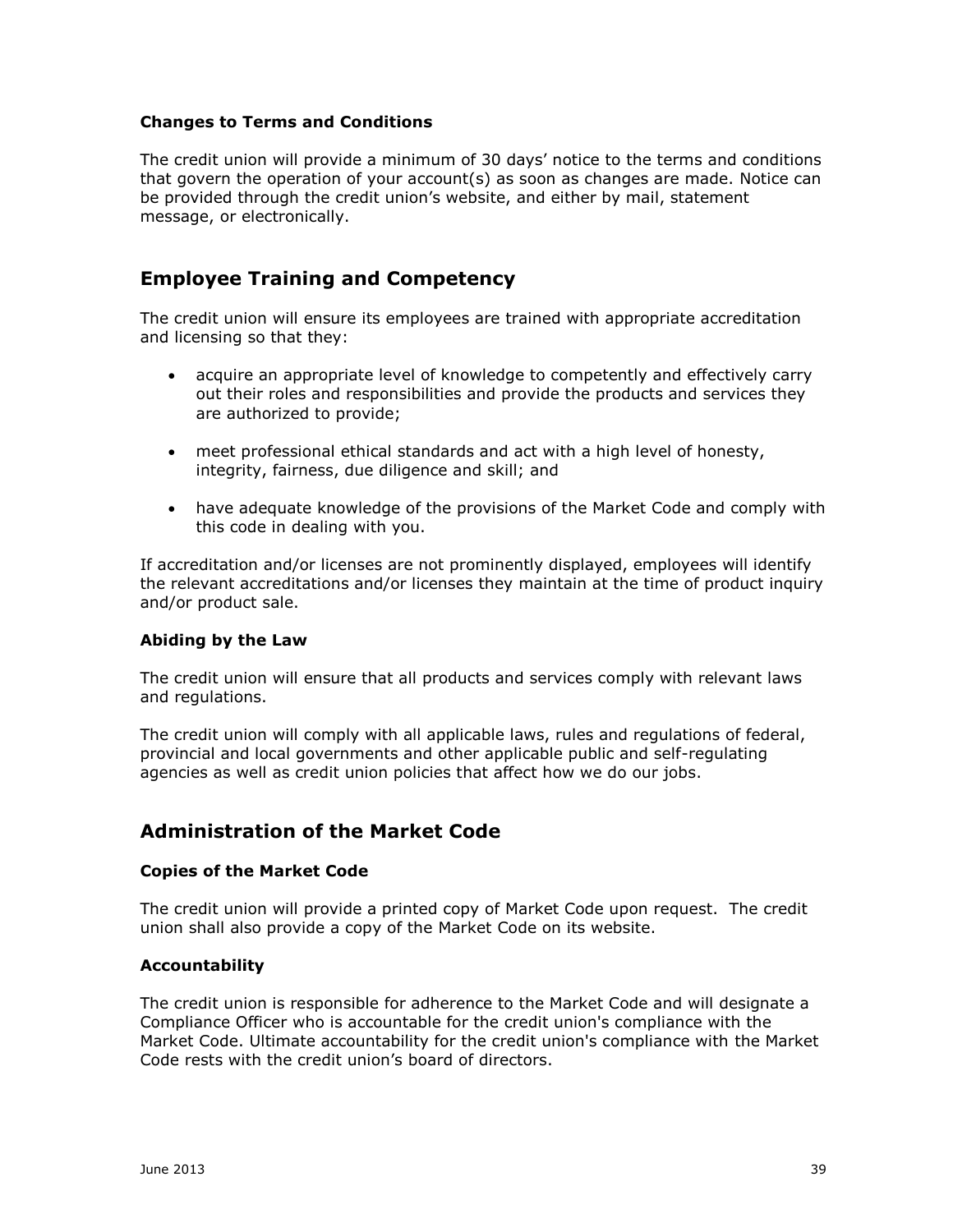The credit union will identify the Compliance Officer responsible for the day-to-day compliance with the Market Code to its members, customers and employees.

The credit union will implement policies and procedures to give effect to the principles, including:

- procedures to receive and respond to concerns and inquiries;
- training staff to understand and follow the credit union's policies and procedures; and
- an annual review of the effectiveness of the policies and procedures to ensure compliance with the Market Code and to consider revisions.

The credit union will periodically remind employees, officers and directors of the importance of the Market Code. The credit union has adopted a Code of Conduct that sets standards for the business and ethical conduct of employees. Employees, officers and directors are required to sign a declaration stating that they review the credit union's Code of Conduct annually and commit to uphold the principles in the Market Code.

# **Questions about the Market Code?**

Contact the credit union's Compliance Officer if you have questions about the Market Code. The name of the Compliance Officer is available by contacting the credit union. The credit union will respond to inquiries, questions or concerns within a reasonable amount of time and at no cost or at a reasonable cost to you. The requested information will be provided or made available in a form that is generally understandable.

If the Market Code is not being followed, the credit union will seek to correct the deficiency.

If your inquiry, question or concern is not resolved to your satisfaction, it will be recorded by the credit union. When you make an inquiry or lodge a complaint, you will be informed of complaint handling procedures by the credit union.

# **Complaint Handling (Problem Resolution)**

The credit union has a published complaint handling policy endorsed by the credit union's board of directors formalizing its commitment to the complaint handling process.

We will prominently post the availability and accessibility of the process for resolving complaints on our website. We will also provide you with information about the process for resolving complaints at the time they arise.

We are participants in the Ombudsman for Banking Services and Investments (OBSI) and the Centre for the Financial Services OmbudsNetwork (CFSON). The OBSI is an external organization that is available to settle financial services complaints if they cannot be settled through the financial service provider's internal complaint handling process.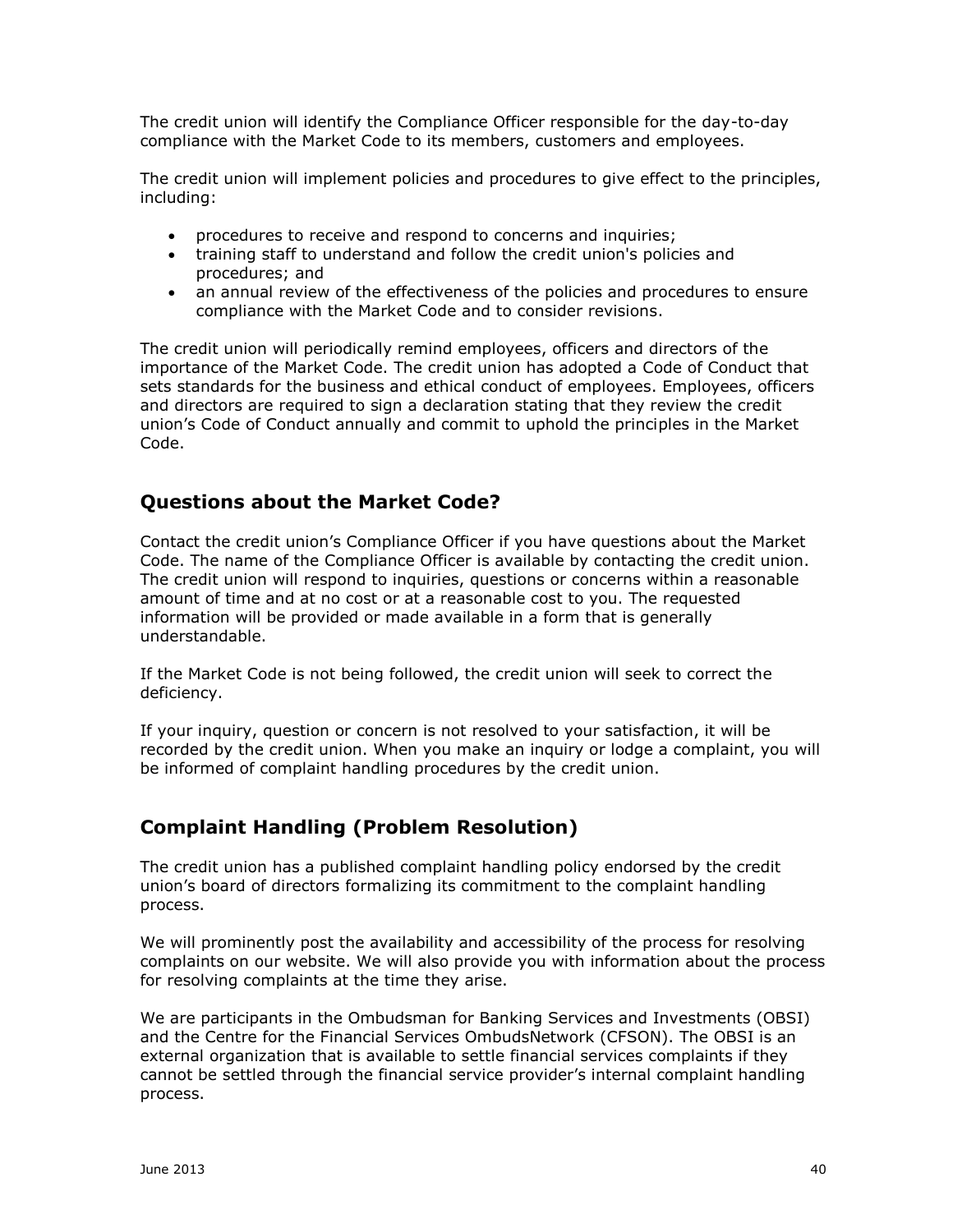The CFSON provides Canadian financial services to consumers with a single-window access to high quality, independent, impartial and effective complaint resolution services in banking, life and health insurance, general insurance, securities and mutual fund industries.

The details of the credit union's three step complaint handling process are as follows:

#### **Step 1: Your Credit Union**

If you have a complaint or concern, the first place to make it known is at the credit union. This process will be:

- free of charge;
- in accordance with industry complaint handling standards for an internal dispute resolution process. The standards reflect a commitment to a consumeroriented approach to complaint handling and redress including accessibility, timeliness, courtesy, clarity, accuracy and consistency;
- available to you by contacting the credit union and asking for the Complaint Officer; and
- $\bullet$  accessible via toll free telephone  $#$ , e-mail, in person, or in writing.

#### **Step 2: Provincial Credit Union Ombudsman**

Consistent with industry standards, the credit union system has established the Office of the Ombudsman to help with matters that remain unresolved. If you feel your problem is unresolved after dealing with the credit union, you may contact the Office of the Ombudsman. The Ombudsman process will be:

- free of charge:
- in keeping with industry ombudservice standards for an industry level complaint handling process; the standards reflect the principles of knowledge, fairness, impartiality, confidentiality, objectivity and independence;
- administered to ensure complaints are treated fairly and consistently in a timely and courteous manner;
- available to you by contacting SaskCentral and asking for the SaskCentral Ombudsman; and
- accessible via phone, e-mail, in person or in writing.

SaskCentral Ombudsman 2055 Albert Street P.O. Box 3030 Regina, SK S4P 3G8 Telephone: (306) 566-7670 Fax: (306) 566-1659 E-mail: ombudsman@saskcentral.com

#### **Step 3: Ombudsman for Banking Services and Investments**

Consistent with industry standards, the credit union system has joined the Ombudsman for Banking Services and Investments (OBSI), which is an external impartial organization that helps with matters that have not been resolved to your